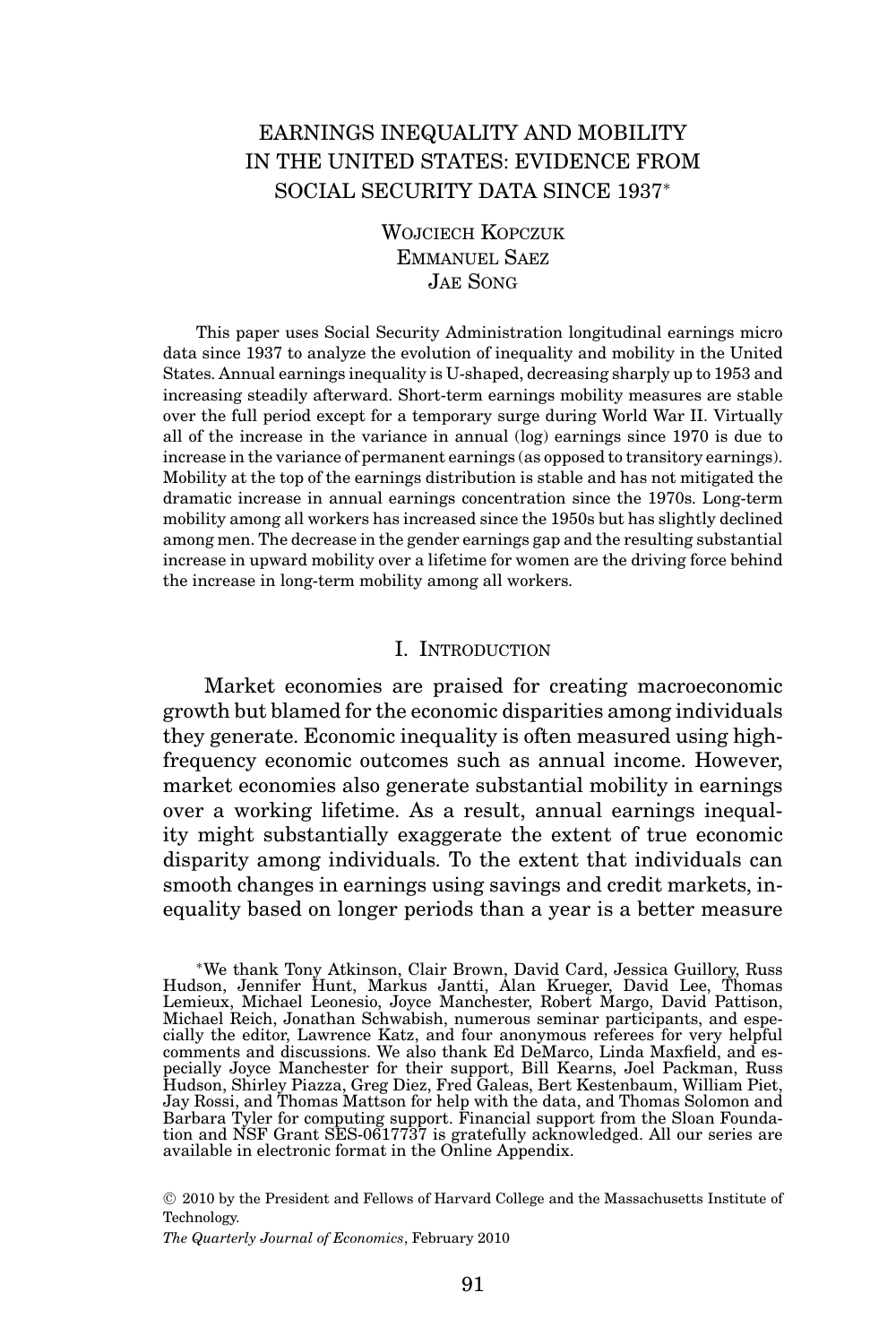of economic disparity. Thus, a comprehensive analysis of disparity requires studying both inequality and mobility.

A large body of academic work has indeed analyzed earnings inequality and mobility in the United States. A number of key facts from the pre–World War II years to the present have been established using five main data sources: $1(1)$  Decennial Census data show that earnings inequality decreased substantially during the "Great Compression" from 1939 to 1949 (Goldin and Margo 1992) and remained low over the next two decades; (2) the annual Current Population Surveys (CPS) show that earnings inequality has increased substantially since the 1970s and especially during the 1980s (Katz and Murphy 1992; Katz and Autor 1999); (3) income tax statistics show that the top of the annual earnings distribution experienced enormous gains over the last 25 years (Piketty and Saez 2003); (4) panel survey data, primarily the Panel Study of Income Dynamics (PSID), show that short-term rank-based mobility has remained fairly stable since the 1970s (Gottschalk 1997); and (5) the gender gap has narrowed substantially since the 1970s (Goldin 1990, 2006; Blau 1998). There are, however, important questions that remain open due primarily to lack of homogeneous and longitudinal earnings data covering a long period of time.

First, no annual earnings survey data covering most of the U.S. workforce are available before the 1960s, so that it is difficult to measure overall earnings inequality on a consistent basis before the 1960s, and in particular to analyze the exact timing of the Great Compression. Second, studies of mobility have focused primarily on short-term mobility measures due to lack of longitudinal data with large sample size and covering a long time period. Therefore, little is known about earnings mobility across an entire working life, let alone how such long-term mobility has evolved over time. Third and related, there is a controversial debate on whether the increase in inequality since the 1970s has been offset by increases in earnings mobility, and whether consumption inequality has increased to the same extent as income inequality.2 In particular, the development of performance pay such as bonuses and stock options for highly compensated employees might have increased year-to-year earnings variability substantially among

<sup>1.</sup> A number of studies have also analyzed inequality and mobility in America in earlier periods (see Lindert [2000] for a survey on inequality and Ferrie [2008] for an analysis of occupational mobility).

<sup>2.</sup> See, for example, Cutler and Katz (1991), Slesnick (2001), Krueger and Perri (2006), and Attanasio, Battistin, and Ichimura (2007).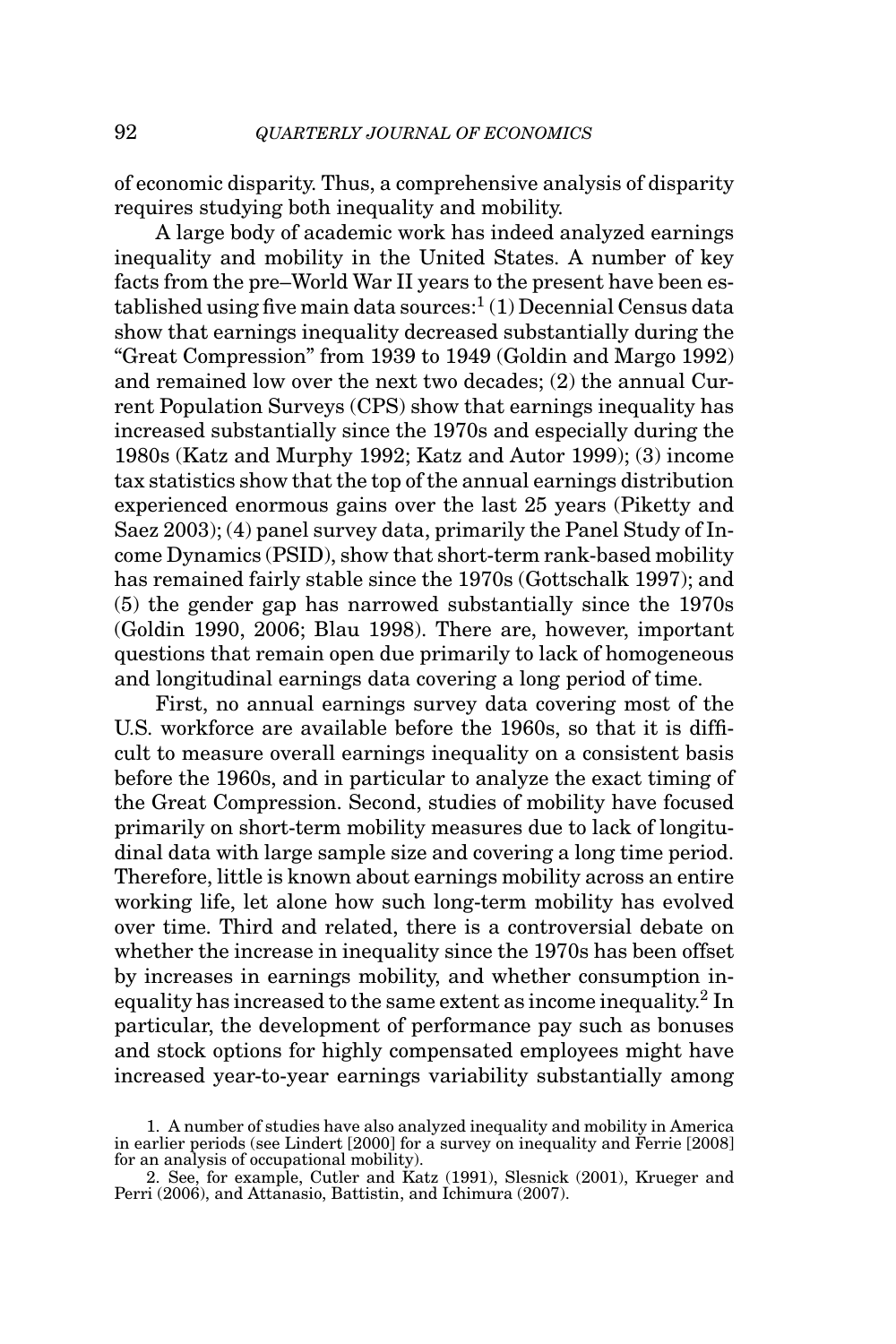top earners, so that the trends documented in Piketty and Saez (2003) could be misleading.

The goal of this paper is to use the Social Security Administration (SSA) earnings micro data available since 1937 to make progress on those questions. The SSA data we use combine four key advantages relative to the data that have been used in previous studies on inequality and mobility in the United States. First, the SSA data we use for our research purposes have a large sample size: a 1% sample of the full US covered workforce is available since 1957, and a 0.1% sample since 1937. Second, the SSA data are annual and cover a very long time period of almost seventy years. Third, the SSA data are longitudinal balanced panels, as samples are selected based on the *same* Social Security number pattern every year. Finally, the earnings data have very little measurement error and are fully uncapped (with no top code) since 1978.<sup>3</sup>

Although Social Security earnings data have been used in a number of previous studies (often matched to survey data such as the Current Population Survey), the data we have assembled for this study overcome three important previous limitations. First, from 1946 to 1977, we use quarterly earnings information to extrapolate earnings up to four times the Social Security annual cap.<sup>4</sup> Second, we can match the data to employer and industry information starting in 1957, allowing us to control for expansions in Social Security coverage that started in the 1950s. Finally, to our knowledge, the Social Security annual earnings data before 1951 have not been used outside the SSA for research purposes since Robert Solow's unpublished Harvard Ph.D. thesis (Solow 1951).

Few sociodemographic variables are available in the SSA data relative to standard survey data. Date of birth, gender, place of birth (including a foreign country birthplace), and race are available since 1937. Employer information (including geographic location, industry, and size) is available since 1957. Because we do not have information on important variables such as family

<sup>3.</sup> A number of studies have compared survey data to matched administrative data to assess measurement error in survey data (see, e.g., Abowd and Stinson [2005]).

<sup>4.</sup> Previous work using SSA data before the 1980s has almost always used data capped at the Social Security annual maximum (which was around the me-dian of the earnings distribution in the 1960s), making it impossible to study the top half of the distribution. Before 1946, the top code was above the top quintile, allowing us to study earnings up to the top quintile over the full period.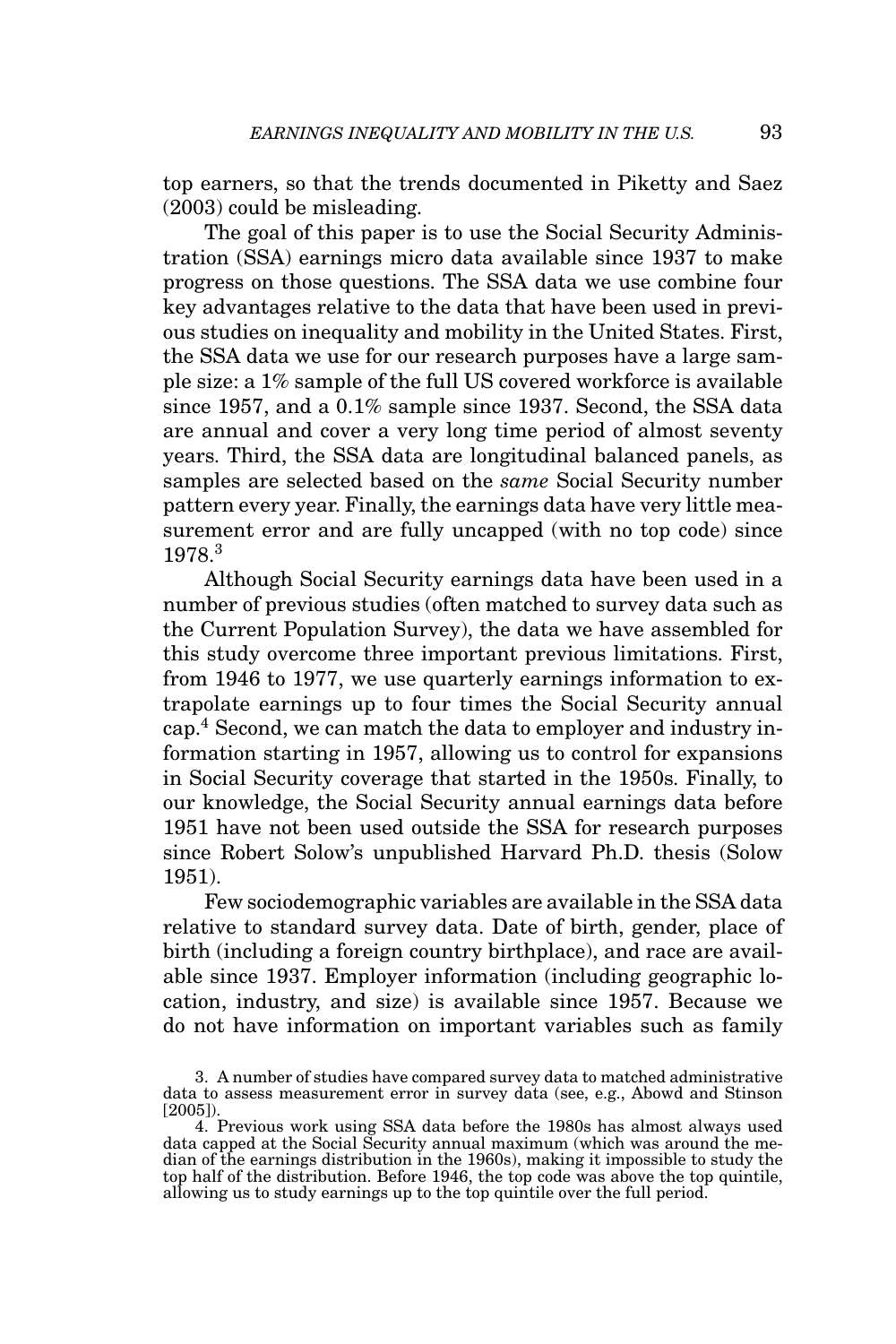structure, education, and hours of work, our analysis will focus only on earnings rather than on wage rates and will not attempt to explain the links between family structure, education, labor supply, and earnings, as many previous studies have done. In contrast to studies relying on income tax returns, the whole analysis is also based on individual rather than family-level data. Furthermore, we focus only on employment earnings and hence exclude self-employment earnings as well as all other forms of income such as capital income, business income, and transfers. We further restrict our analysis to employment earnings from commerce and industry workers, who represent about 70% of all U.S. employees, as this is the core group always covered by Social Security since 1937. This is an important limitation when analyzing mobility as (a) mobility within the commerce and industry sector may be different than overall mobility and (b) mobility between the commerce and industry sector and all other sectors is eliminated.

We obtain three main findings. First, our annual series confirm the U-shaped evolution of earnings inequality since the 1930s. Inequality decreases sharply up to 1953 and increases steadily and continuously afterward. The U-shaped evolution of inequality over time is also present within each gender group and is more pronounced for men. Percentile ratio series show that (1) the compression in the upper part of the distribution took place from 1942 to 1950 and was followed by a steady and continuous widening ever since the early 1950s, and (2) the compression in the lower part of the distribution took place primarily in the postwar period from 1946 to the late 1960s and unraveled quickly from 1970 to 1985, especially for men, and has been fairly stable over the last two decades.

Second, we find that short-term relative mobility measures such as rank correlation measures and Shorrocks indices comparing annual vs. multiyear earnings inequality have been quite stable over the full period, except for a temporary surge during World War II.<sup>5</sup> In particular, short-term mobility has been remarkably stable since the 1950s, for a variety of mobility measures and also when the sample is restricted to men only. Therefore, the

<sup>5.</sup> Such a surge is not surprising in light of the large turnover in the labor market generated by the war.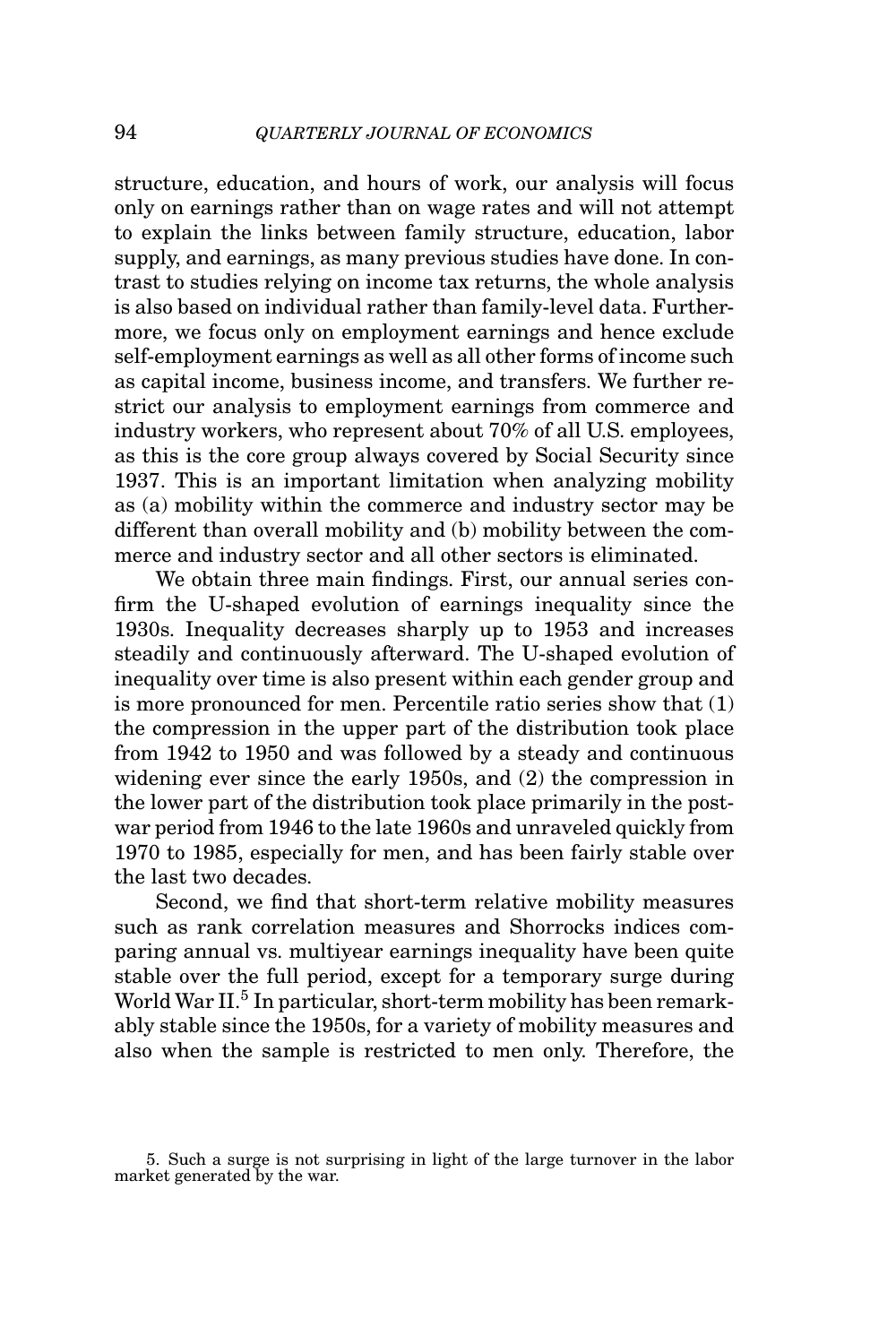evolution of annual earnings inequality over time is very close to the evolution of inequality of longer term earnings. Furthermore, we show that most of the increase in the variance of (log) annual earnings is due to increases in the variance of (log) permanent earnings, with modest increases in the variance of transitory (log) earnings. Finally, mobility at the top of the earnings distribution, measured by the probability of staying in the top percentile after one, three, or five years, has also been very stable since 1978 (the first year in our data with no top code). Therefore, in contrast to the stock-option scenario mentioned above, the SSA data show very clearly that mobility has not mitigated the dramatic increase in annual earnings concentration.

Third, we find that long-term mobility measures among all workers, such as the earnings rank correlations from the early part of a working life to the late part of a working life, display significant increases since 1951 either when measured unconditionally or when measured within cohorts. However, those increases mask substantial heterogeneity across gender groups. Long-term mobility among males has been stable over most of the period, with a slight decrease in recent decades. The decrease in the gender earnings gap and the resulting substantial increase in upward mobility over a lifetime for women is the driving force behind the increase in long-term mobility among all workers.

The paper is organized as follows. Section 2 presents the conceptual framework linking inequality and mobility measures, the data, and our estimation methods. Section 3 presents inequality results based on annual earnings. Section 4 focuses on short-term mobility and its effect on inequality, whereas Section 5 focuses on long-term mobility and inequality. Section 6 concludes. Additional details on the data and our methodology, as well as extensive sensitivity analysis and the complete series, are presented in the Online Appendix.

### II. FRAMEWORK, DATA, AND METHODOLOGY

#### *II.A. Conceptual Framework*

Our main goal is to document the evolution of earnings inequality. Inequality can be measured over short-term earnings (such as annual earnings) or over long-term earnings (such as earnings averaged over several years or even a lifetime). When there is mobility in individual earnings over time, long-term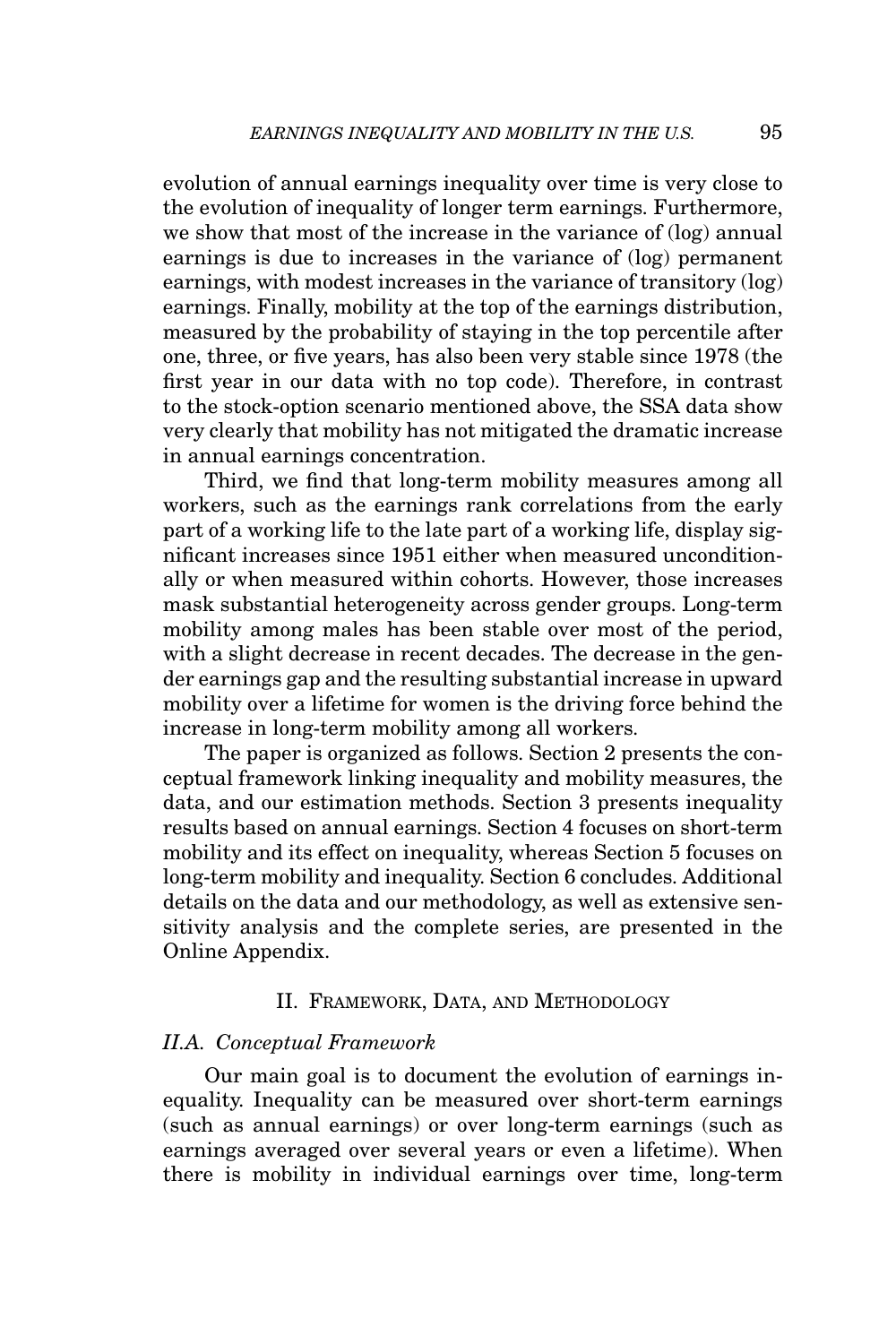inequality will be lower than short-term inequality, as moving up and down the distribution of short-term earnings will make the distribution of long-term earnings more equal. Therefore, conceptually, a way to measure mobility (Shorrocks 1978) is to compare inequality of short-term earnings to inequality of long-term earnings and define mobility as a coefficient between zero and one (inclusive) as follows:

- (1) Long-term earnings inequality
	- $=$  Short-term earning inequality  $\times$  (1 Mobility).

Alternatively, one can define mobility directly as changes or "shocks" in earnings.<sup>6</sup> In our framework, such shocks are defined broadly as any deviation from long-term earnings. Those shocks could indeed be real shocks such as unemployment, disability, or an unexpected promotion. Changes could also be the consequence of voluntary choices such as reducing (or increasing) hours of work, voluntarily changing jobs, or obtaining an expected pay raise. Such shocks can be transitory (such as working overtime in response to a temporarily increased demand for an employer's product, or a short unemployment spell in the construction industry) or permanent (being laid off from a job in a declining industry). In that framework, both long-term inequality and the extent of shocks contribute to shaping short-term inequality:

(2) Short-term earnings inequality

 $=$  Long-term earnings inequality  $+$  Variability in earnings.

Equations (1) and (2) are related by the formula

(3) Variability in earnings

- $=$  Short-term earnings inequality  $\times$  Mobility
- $=$  Long-term earnings inequality  $\times$  Mobility/(1 Mobility).

Thus, equation (3) shows that a change in mobility with no change in long-term inequality is due to an increase in variability in earnings. Conversely, an increase in inequality (either short-term or long-term) with no change in mobility implies an increased

6. See Fields (2007) for an overview of different approaches to measuring income mobility.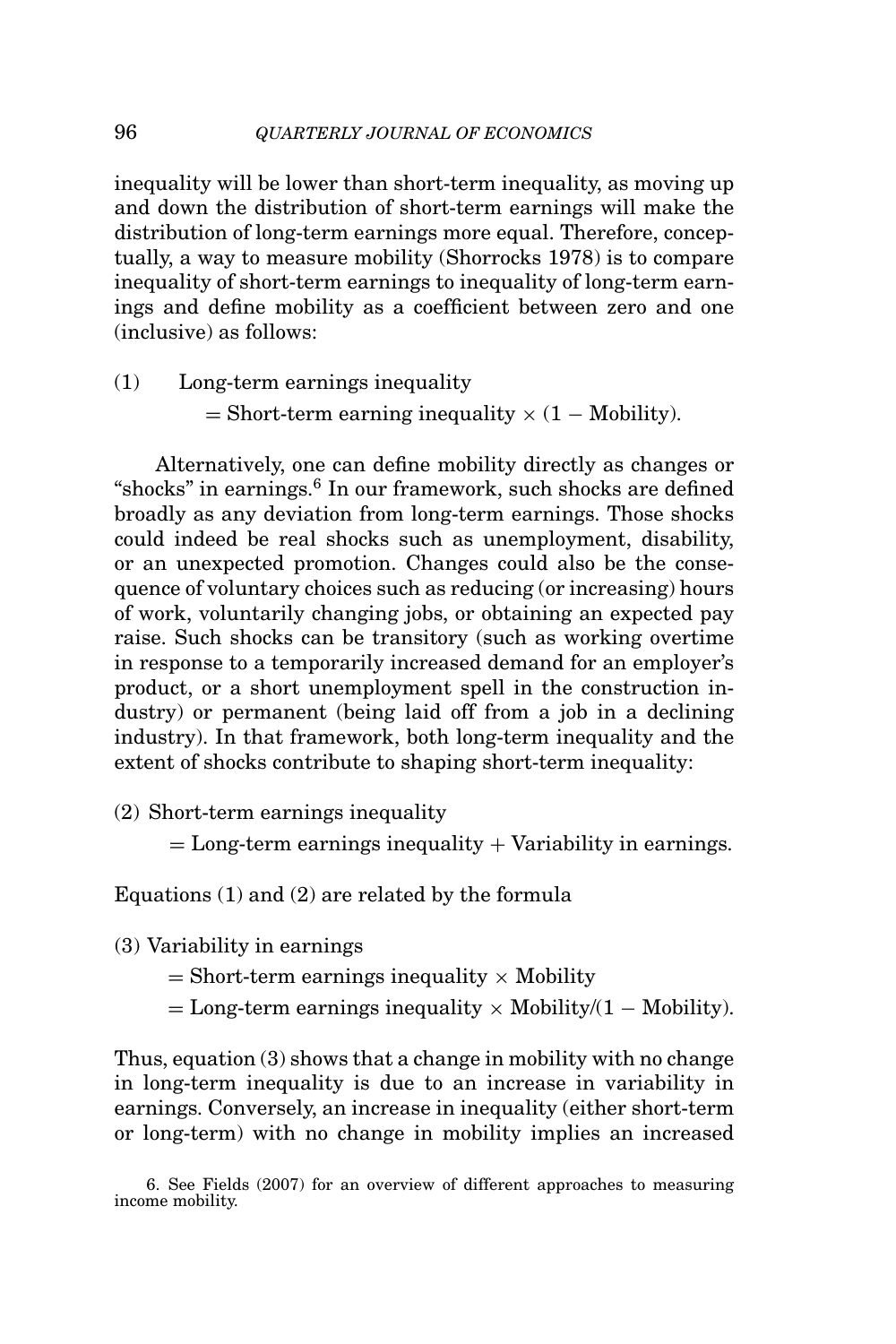variability in earnings. Importantly, our concept of mobility is relative rather than absolute.<sup>7</sup>

Formally, we consider a situation where a fixed group of individuals  $i = 1, ..., I$  have *short-term* earnings  $z_{it} > 0$  in each period  $t = 1, \ldots, K$ . For example,  $t$  can represent a year. We can define *long-term* earnings for individual *i* as average earnings across all *K* periods:  $\bar{z}_i = \sum_t z_{it}/K$ . We normalize earnings so that average earnings (across individuals) are the same in each period.<sup>8</sup>

From a vector of individual earnings  $z = (z_1, \ldots, z_l)$ , an inequality index can be defined as  $G(\mathbf{z})$ , where  $G(.)$  is convex in  $\mathbf{z}$ and homogeneous of degree zero (multiplying all earnings by a given factor does not change inequality). For example, *G*(.) can be the Gini index or the variance of log earnings. Shorrocks (1978, Theorem 1, p. 381) shows that

$$
G(\bar{\mathbf{z}}) \leq \sum_{t=1}^K G(\mathbf{z}_t)/K,
$$

where  $z_t$  is the vector of earnings in period t and  $\bar{z}$  the vector of long-term earnings (the average across the *K* periods). This inequality result captures the idea that movements in individual earnings up and down the distribution reduce long-term inequality (relative to short-term inequality). Hence we can define a related Shorrocks mobility index  $0 \leq M \leq 1$  as

$$
1-M=\frac{G(\bar{\mathbf{z}})}{\sum_{t=1}^K G(\mathbf{z}_t)/K},
$$

which is a formalization of equation  $(1)$  above.  $M = 0$  if and only if individuals' incomes (relative to the mean) do not change over time. The central advantage of the Shorrocks mobility index is that it formally links short-term and long-term inequality, which is perhaps the primary motivation for analyzing mobility. The disadvantage of the Shorrocks index is that it is an indirect measure of mobility.

<sup>7.</sup> Our paper focuses exclusively on relative mobility measures, although abso-lute mobility measures (such as the likelihood of experiencing an earnings increase of at least *X*% after one year) are also of great interest. Such measures might produce different time series if economic growth or annual inequality changed over time.

<sup>8.</sup> In our empirical analysis, earnings will be indexed to the nominal average earnings index.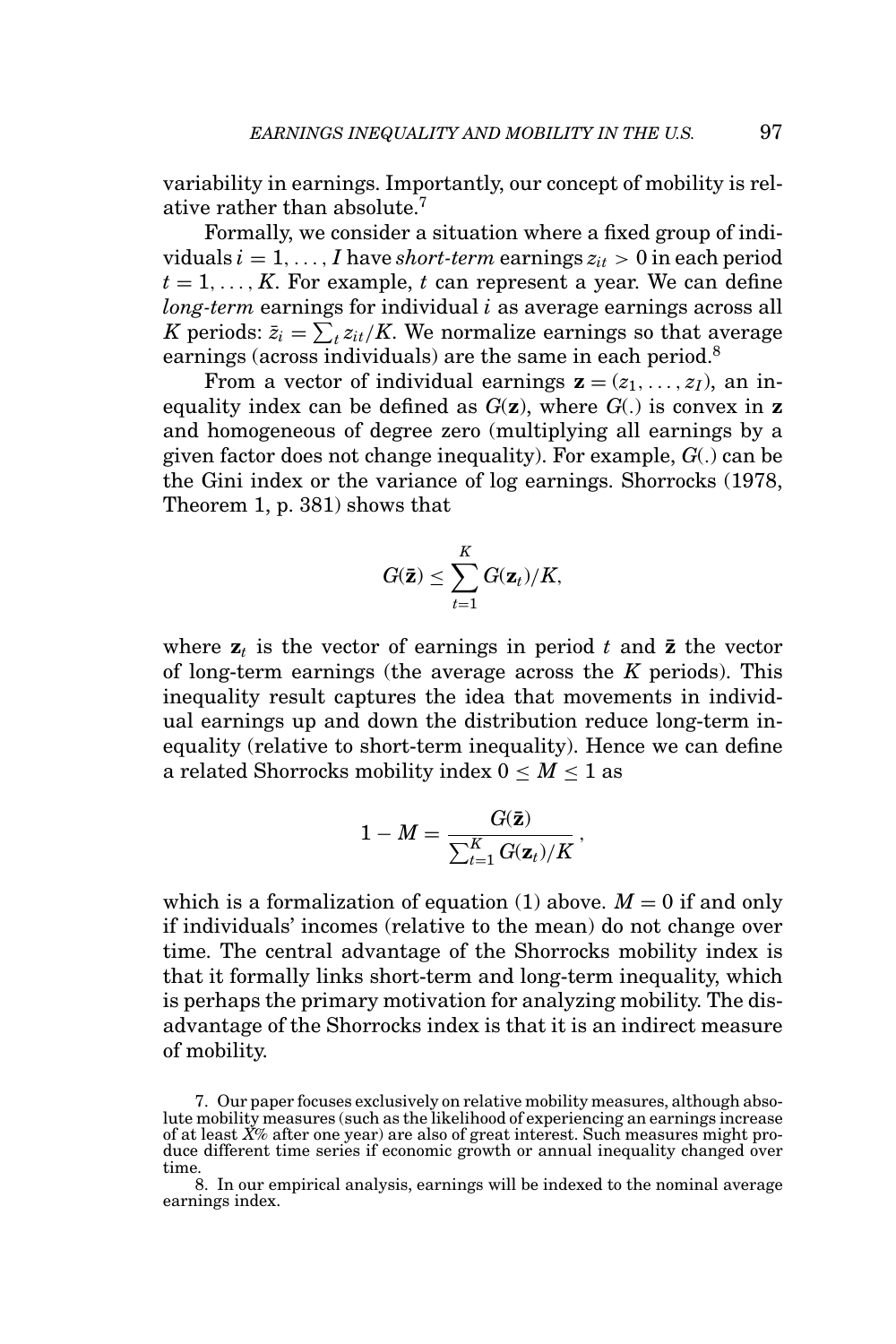Therefore, it is also useful to define direct mobility indices such as the rank correlation in earnings from year  $t$  to year  $t + p$ (or quintile mobility matrices from year  $t$  to year  $t + p$ ). Such mobility indices are likely to be closely related to the Shorrocks indices, as reranking from one period to another is precisely what creates a wedge between long-term inequality and (the average of) short-term inequality. The advantage of direct mobility indices is that they are more concrete and transparent than Shorrocks indices. In our paper, we will therefore use both and show that they evolve very similarly over time.

One specific measure of inequality—the variance of log earnings—has received substantial attention in the literature on inequality and mobility. Introducing  $y_{it} = \log z_{it}$  and  $\bar{y}_i = \sum_{i=1}^{n} z_{it}$  $\sum_{t} \log z_{it}/K$ , we can define deviations in (log) earnings as

$$
\varepsilon_{it} = y_{it} - \bar{y}_i.
$$

It is important to note that  $\varepsilon_{it}$  may reflect both transitory earnings shocks (such as an i.i.d. process) and permanent earnings shocks (such as a Brownian motion). The deviation  $\varepsilon_{it}$  could either be uncertain *ex ante* from the individual perspective, or predictable.<sup>9</sup>

The Shorrocks theorem applied to the inequality index variance of log-earnings implies that

$$
\operatorname{var}_i(\bar{y}_i) \leq \operatorname{var}_{it}(y_{it}),
$$

where the variance var<sub>*it*</sub>( $y$ <sup>*it*</sup>) is taken over both  $i = 1, \ldots, I$  and  $K = 1, \ldots, t$ . If, for illustration, we make the statistical assumption that  $\varepsilon_{it} \perp \bar{y}_i$  and we denote  $var(\varepsilon_{it}) = \sigma_{\varepsilon}^2$ , then we have

$$
\text{var}_{it}(y_{it}) = \text{var}_{i}(\bar{y}_i) + \sigma_{\varepsilon}^2,
$$

which is a formalization of equation (2) above. The Shorrocks inequality index in that case is

$$
M = \sigma_{\varepsilon}^2 / \text{var}_{it}(y_{it}) = \sigma_{\varepsilon}^2 / (\text{var}_i(\bar{y}_i) + \sigma_{\varepsilon}^2).
$$

This shows that short-term earnings variance can increase because of an increase in long-term earnings variance or an increase in the variance of earnings deviations. Alternatively and

<sup>9.</sup> Uncertainty is important conceptually because individuals facing no credit constraints can fully smooth predictable shocks, whereas uncertain shocks can only be smoothed with insurance. We do not pursue this distinction in our analysis, because we cannot observe the degree of uncertainty in the empirical earnings shocks.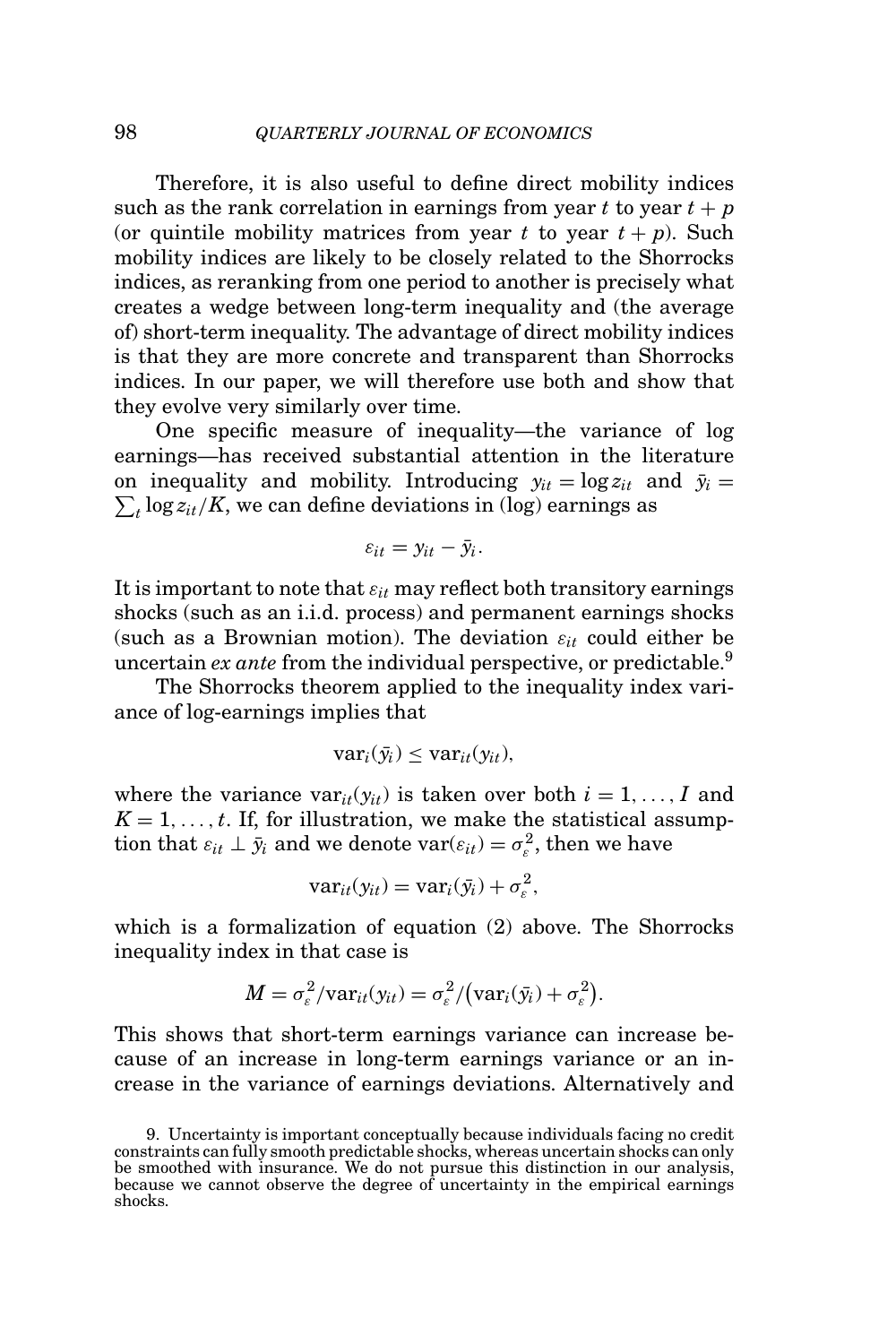equivalently, short-term inequality can increase while long-term inequality remains stable if mobility increases. This simple framework can help us understand the findings from the previous literature on earnings mobility in the United States. Rank-based mobility measures (such as year-to-year rank correlation or quintile mobility matrices) are stable over time (Gottschalk 1997), whereas there has been an increase in the variance of transitory earnings (Gottschalk and Moffitt 1994). Such findings can be reconciled if the disparity in permanent earnings has simultaneously widened to keep rank-based mobility of earnings stable.

In the theoretical framework we just described, the same set of individuals are followed across the *K* short-term periods. In practice, because individuals leave or enter the labor force (or the "commerce and industry" sector we will be focusing on), the set of individuals with positive earnings varies across periods. As the number of periods *K* becomes large, the sample will become smaller. Therefore, we will mostly consider relatively small values of K such as  $K = 3$  or  $K = 5$ . When a period is a year, that allows us to analyze short-term mobility. When a period is a longer period of time such as twelve consecutive years, with  $K = 3$ , we cover 36 years, which is almost a full lifetime of work, allowing us to analyze long-term mobility, that is, mobility over a full working life.

Our analysis will focus on the time series of various inequality and mobility statistics. The framework we have considered can be seen as an analysis at a given point in time *s*. We can recompute those statistics for various points in time to create time series.

### *II.B. Data and Methodology*

*Social Security Administration Data.* We use primarily data sets constructed in SSA for research and statistical analysis, known as the continuous work history sample  $(CWHS)$  system.<sup>10</sup> The annual samples are selected based on a fixed subset of digits of (a transformation of) the Social Security number (SSN). The same digits are used every year so that the sample is a balanced panel and can be treated as a random sample of the full population data. We use three main SSA data sets.

(1) The 1% CWHS file contains information about taxable Social Security earnings from 1951 to 2004, basic demographic

<sup>10.</sup> Detailed documentation of these data sets can be found in Panis et al. (2000).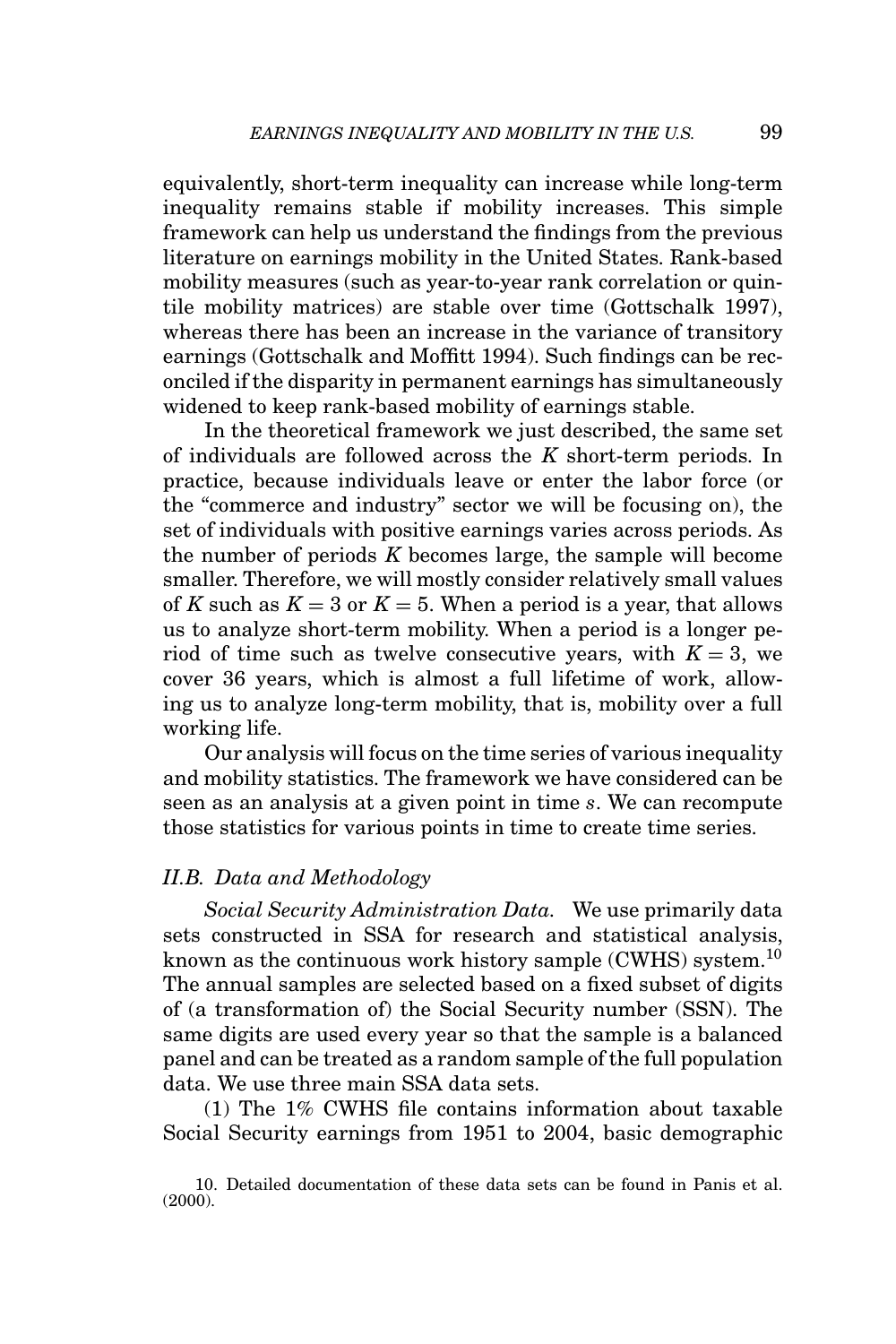characteristics such as year of birth, sex, and race, type of work (farm or nonfarm, employment or self-employment), selfemployment taxable income, insurance status for the Social Security programs, and several other variables. Because Social Security taxes apply up to a maximum level of annual earnings, however, earnings in this data set are effectively top-coded at the annual cap before 1978. Starting in 1978, the data set also contains information about full compensation derived from the W2 forms, and hence earnings are no longer top-coded. Employment earnings (either FICA employment earnings before 1978 or W2 earnings from 1978 on) are defined as the sum of all wages and salaries, bonuses, and exercised stock options exactly as wage income reported on individual income tax returns.<sup>11</sup>

(2) The second file is known as the employee–employer file (EE-ER), and we will rely on its longitudinal version (LEED), which covers 1957 to date. Although the sampling approach based on the SSN is the same as the 1% CWHS, individual earnings are reported at the employer level so that there is a record for each employer a worker is employed by in a year. This data set contains demographic characteristics, compensation information subject to top-coding at the employer–employee record level (and with no top code after 1978), and information about the employer, including geographic information and industry at the three-digit (major group and industry group) level. The industry information allows us to control for expansion in coverage overtime (see below). Importantly, the LEED (and EE-ER) data set also includes imputations based on quarterly earnings structure from 1957 to 1977, which allows us to handle earnings above the top code (see  $below$ ).<sup>12</sup>

(3) Third, we use the so-called 0.1% CWHS file (one-tenth of 1%) that is constructed as a subset of the 1% file but covers 1937– 1977. This file is unique in its covering the Great Compression of the 1940s. The 0.1% file contains the same demographic variables as well as quarterly earnings information starting with 1951 (and quarter at which the top code was reached for 1946–1950), thereby extending our ability to deal with top-coding problems (see below).

<sup>11.</sup> FICA earnings include elective employee contributions for pensions (primarily  $401(k)$  contributions), whereas W2 earnings exclude such contributions. However, before 1978, such contributions were almost nonexistent.

<sup>12.</sup> To our knowledge, the LEED has hardly ever been used in academic publications. Two notable exceptions are Schiller (1977) and Topel and Ward (1992).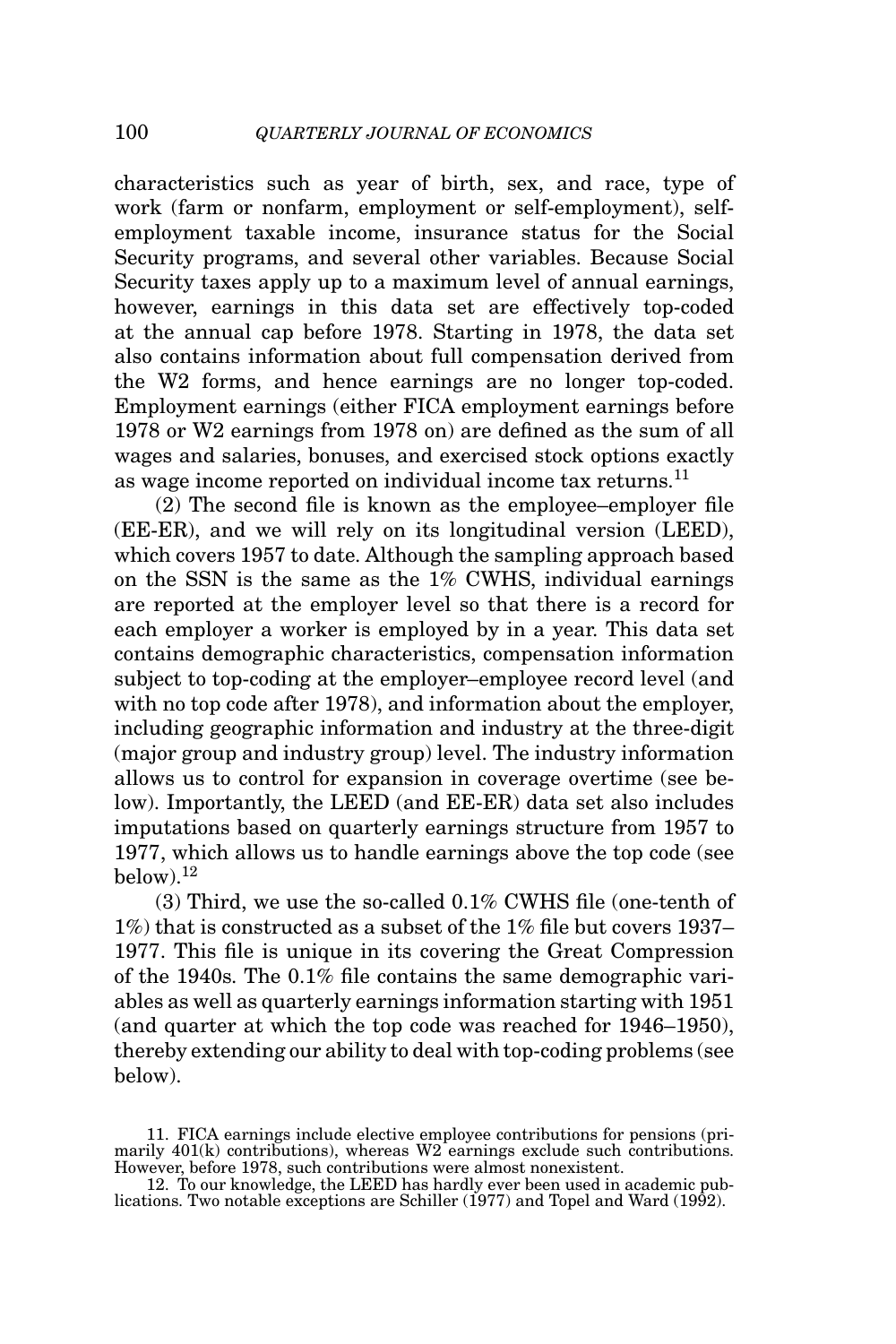*Top Coding Issues.* From 1937 to 1945, no information above the taxable ceiling is available. From 1946 to 1950, the quarter at which the ceiling is reached is available. From 1951 to 1977, we rely on imputations based on quarterly earnings (up to the quarter at which the annual ceiling is reached). Finally, since 1978, the data are fully uncapped.

To our knowledge, the exact quarterly earnings information seems to have been retained only in the 0.1% CWHS sample since 1951. The LEED 1% sample since 1957 contains imputations that are based on quarterly earnings, but the quarterly earnings themselves were not retained in the data available to us. The imputation method is discussed in more detail in Kestenbaum (1976, his method II) and in the Online Appendix. It relies on earnings for quarters when they are observed to impute earnings in quarters that are not observed (when the taxable ceiling is reached after the first quarter). Importantly, this imputation method might not be accurate if individual earnings were not uniform across quarters. We extend the same procedure to 1951–1956 using the 0.1% file and because of the overlap of the 0.1% file and 1% LEED between 1957 and 1977 are able to verify that this is indeed the exact procedure that was applied in the LEED data. For 1946–1950, the imputation procedure (see the Online Appendix and Kestenbaum [1976, his method I]) uses Pareto distributions and preserves the rank order based on the quarter when the taxable maximum was reached.

For individuals with earnings above the taxable ceiling (from 1937 to 1945) or who reach the taxable ceiling in the first quarter (from 1946 to 1977), we impute earnings assuming a Pareto distribution above the top code (1937–1945) or four times the top code (1946–1977). The Pareto distribution is calibrated from wage income tax statistics published by the Internal Revenue Service to match the top wage income shares series estimated in Piketty and Saez (2003).

The number of individuals who were top-coded in the first quarter and whose earnings are imputed based on the Pareto imputation is less than 1% of the sample for virtually all years after 1951. Consequently, high-quality earnings information is available for the bottom 99% of the sample, allowing us to study both inequality and mobility up to the top percentile. From 1937 to 1945, the fraction of workers top-coded (in our sample of interest defined below) increases from 3.6% in 1937 to 19.5% in 1944 and 17.4% in 1945. The number of top-coded observations increases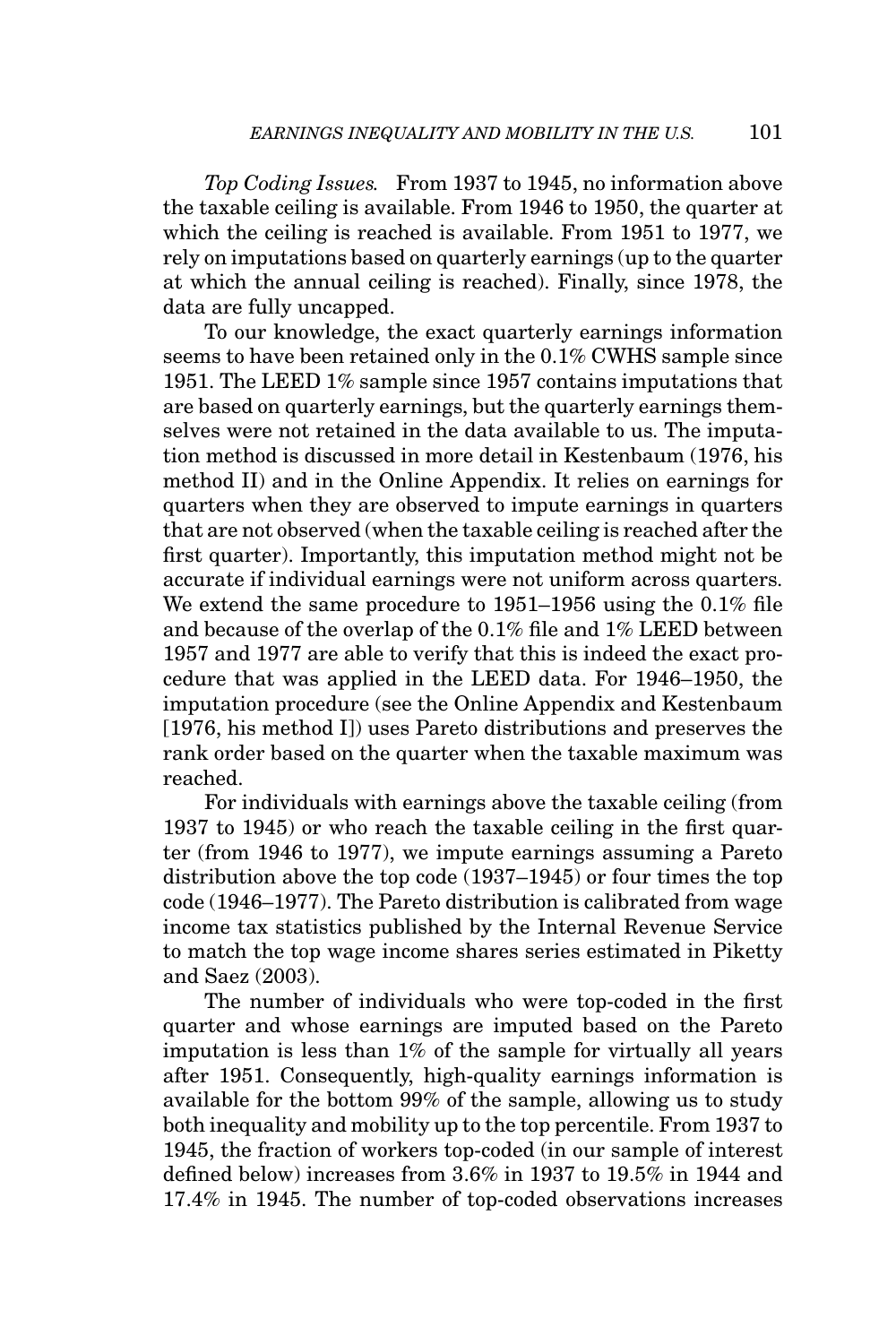to 32.9% by 1950, but the quarter when a person reached the taxable maximum helps in classifying people into broad income categories. This implies that we cannot study groups smaller than the top percentile from 1951 to 1977 and we cannot study groups smaller than the top quintile from 1937 to 1950.

To assess the sensitivity of our mobility and multiyear inequality estimates with respect to top code imputation, we use two Pareto imputation methods (see the Online Appendix). In the first or main method, the Pareto imputation is based on draws from a uniform distribution that are independent across individuals but also across time periods. As there is persistence in ranking even at the top of the distribution, this method generates an upward bias in mobility within top-coded individuals. In the alternative method, the uniform distribution draws are independent across individuals but fixed over time for a given individual. As there is some mobility in rankings at the top of the distribution, this method generates a downward bias in mobility. We always test that the two methods generate virtually the same series (see Online Appendix Figures A.5 to A.9 for examples).<sup>13</sup>

*Changing Coverage Issues.* Initially, Social Security covered only "commerce and industry" employees, defined as most private for-profit sector employees, and excluding farm and domestic employees as well as self-employed workers. Since 1951, there has been an expansion in the workers covered by Social Security and hence included in the data. An important expansion took place in 1951 when self-employed workers and farm and domestic employees were included. This reform also expanded coverage to some government and nonprofit employees (including large parts of the education and health care industries), with coverage increasing significantly further in 1954 and then slowly expanding since then. We include in our sample only commerce and industry employment earnings in order to focus on a consistent definition of workers. Using SIC classification in the LEED, we define commerce and industry as all SIC codes excluding agriculture, forestry, and fishing (01–09), hospitals (8060–8069), educational services (82), social services (83), religious organizations and nonclassified membership organizations (8660–8699), private households (88), and public administration (91–97).

<sup>13.</sup> This is not surprising because, starting with 1951, imputations matter for just the top 1% of the sample and mobility measures for the full population are not very sensitive to what happens within the very top group.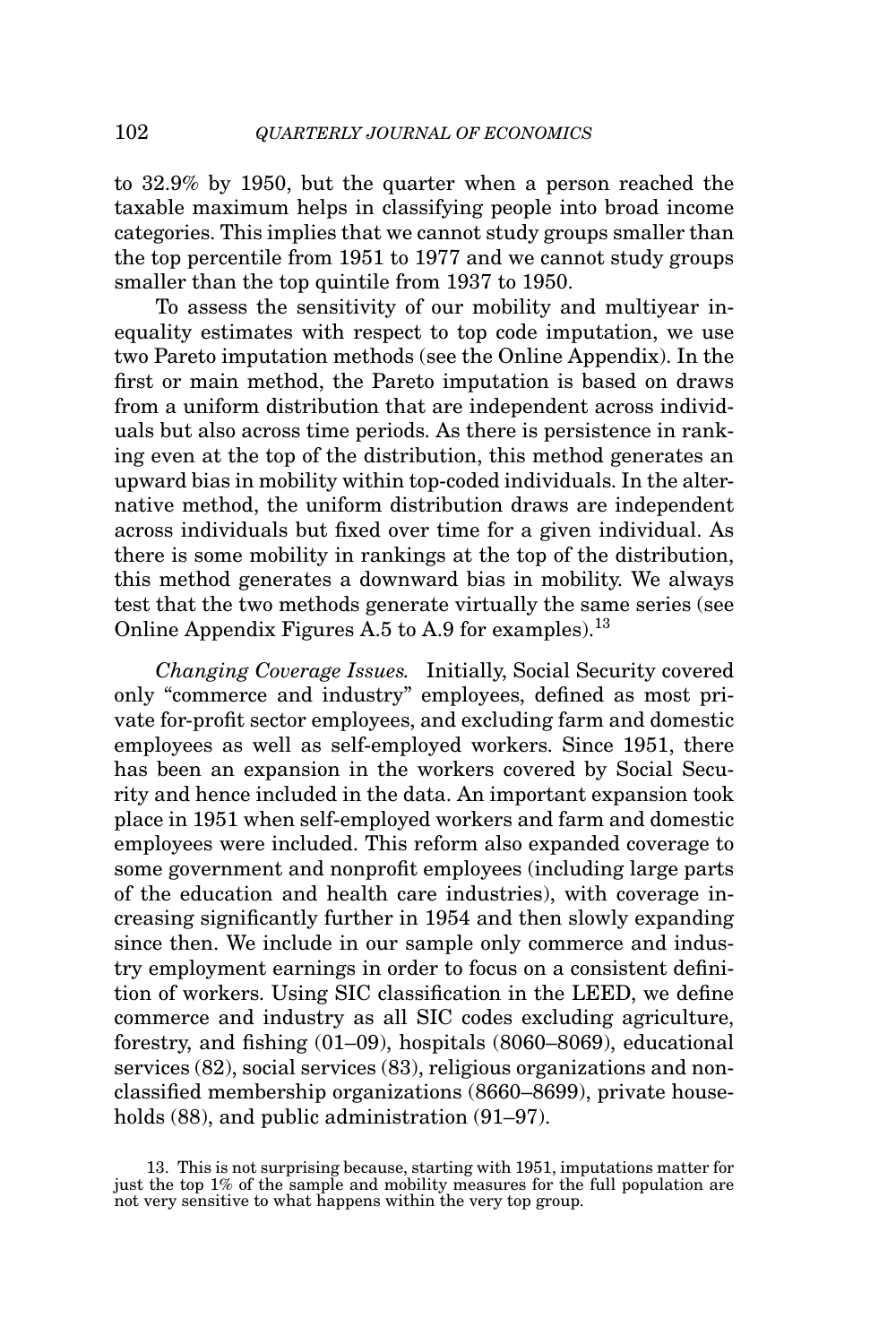Between 1951 and 1956, we do not have industry information, as the LEED starts in 1957. Therefore, we impute "commerce and industry" classification using 1957–1958 industrial classification as well as discontinuities in covered earnings from 1950 to 1951 (see the Online Appendix for complete details). In 2004, commerce and industry employees are about 70% of all employees, and this proportion has declined only very modestly since 1937. Using only commerce and industry earnings is a limitation for our study for two reasons. First, inequality and mobility within the commerce and industry sector may be different from those in the full population. Second and more important, mobility between the commerce and industry sector and all other sectors is eliminated. Because in recent decades Social Security covers over 95% of earnings, we show in the Online Appendix that our mobility findings for recent decades are robust to including all covered workers. However, we cannot perform such a robustness check for earlier periods when coverage was much less complete. Note also that, throughout the period, the data include immigrant workers only if they have valid SSNs.

*Sample Selection.* For our primary analysis, we are restricting the sample to adult individuals aged 25 to 60 (by January 1 of the corresponding year). This top age restriction allows us to concentrate on the working-age population. $^{14}$  Second, we consider for our main sample only workers with annual (commerce and industry) employment earnings above a minimum threshold defined as one-fourth of a full year–full time minimum wage in 2004 (\$2,575 in 2004), and then indexed by nominal average wage growth for earlier years. For many measures of inequality, such as log-earnings variance, it is necessary to trim the bottom of the earnings distribution. We show in Online Appendix Figures A.2 to A.9 that our results are not sensitive to choosing a higher minimum threshold such as a full year–full time minimum wage. We cannot analyze the transition into and out of the labor force satisfactorily using our sample because the SSA data cover only about 70% of employees in the early decades. From now on, we refer to our main sample of interest, namely "commerce and industry" workers aged 25 to 60 with earnings above the indexed minimum threshold (of \$2,575 in 2004), as the "core sample."

<sup>14.</sup> Kopczuk, Saez, and Song (2007) used a wider age group from 18 to 70 and obtain the same qualitative findings.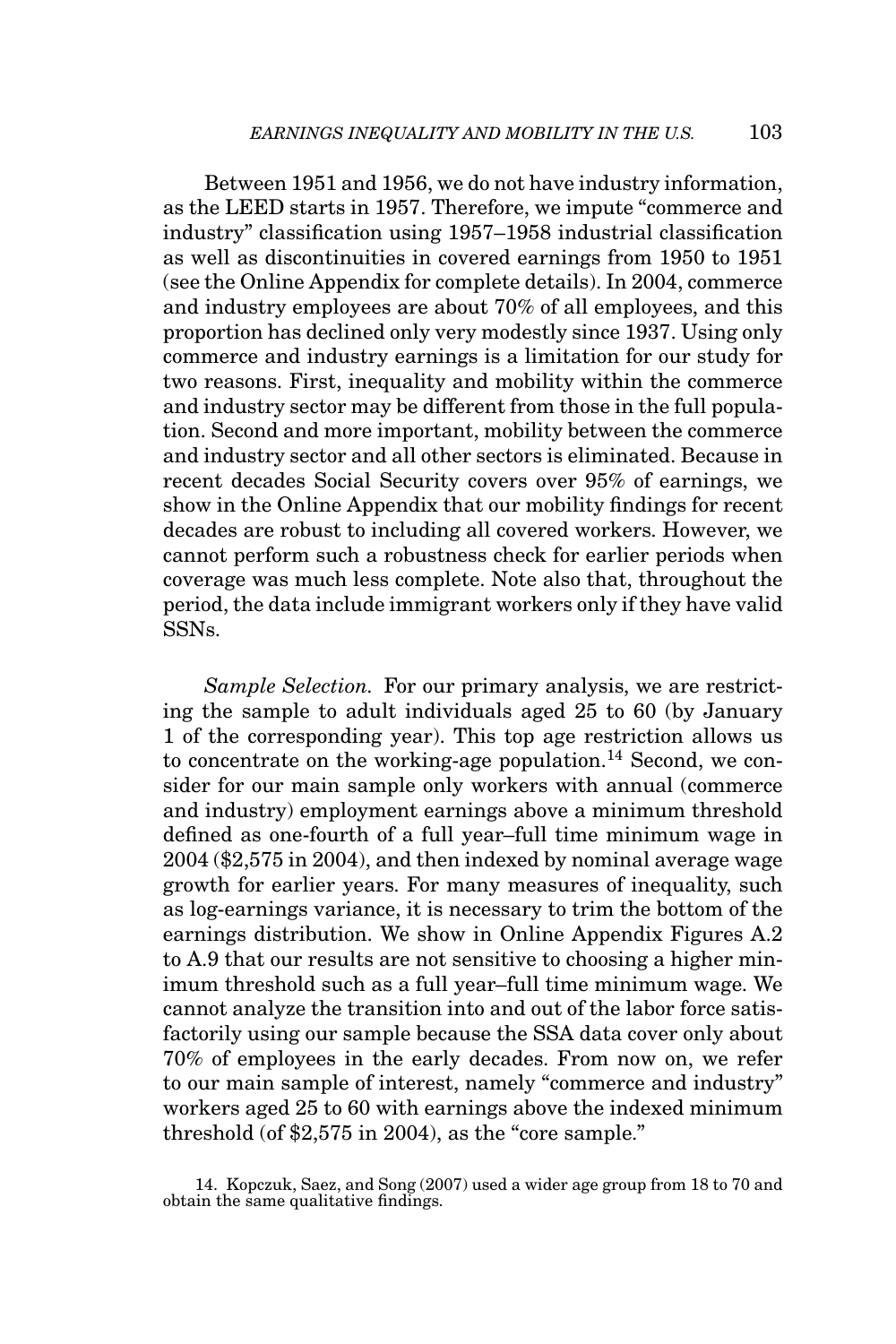

#### FIGURE I Annual Gini Coefficients

The figure displays the Gini coefficients from 1937 to 2004 for earnings of individuals in the core sample, men in the core sample, and women in the core sample. The core sample in year *t* is defined as all employees with commerce and industry earnings above a minimum threshold (\$2,575 in 2004 and indexed using average wage for earlier years) and aged 25 to 60 (by January 1 of year *t*). Commerce and industry are defined as all industrial sectors excluding government employees, agriculture, hospitals, educational services, social services, religious and membership organizations, and private households. Self-employment earnings are fully excluded. Estimations are based on the 0.1% CWHS data set for 1937 to 1956, the 1% LEED sample from 1957 to 1977, and the 1% CWHS (matched to W-2 data) from 1978 on. See the Online Appendix for complete details.

#### III. ANNUAL EARNINGS INEQUALITY

Figure I plots the annual Gini coefficient from 1937 to 2004 for the core sample of all workers, and for men and women separately in lighter gray. The Gini series for all workers follows a U-shape over the period, which is consistent with previous work based on decennial Census data (Goldin and Margo 1992), wage income from tax return data for the top of the distribution (Piketty and Saez 2003), and CPS data available since the early 1960s (Katz and Autor 1999). The series displays a sharp decrease of the Gini coefficient from 0.44 in 1938 down to 0.36 in 1953 (the Great Compression) followed by a steady increase since 1953 that accelerates in the 1970s and especially the 1980s. The Gini coefficient surpassed the prewar level in the late 1980s and was highest in 2004 at 0.47.

Our series shows that the Great Compression is indeed the period of most dramatic change in inequality since the late 1930s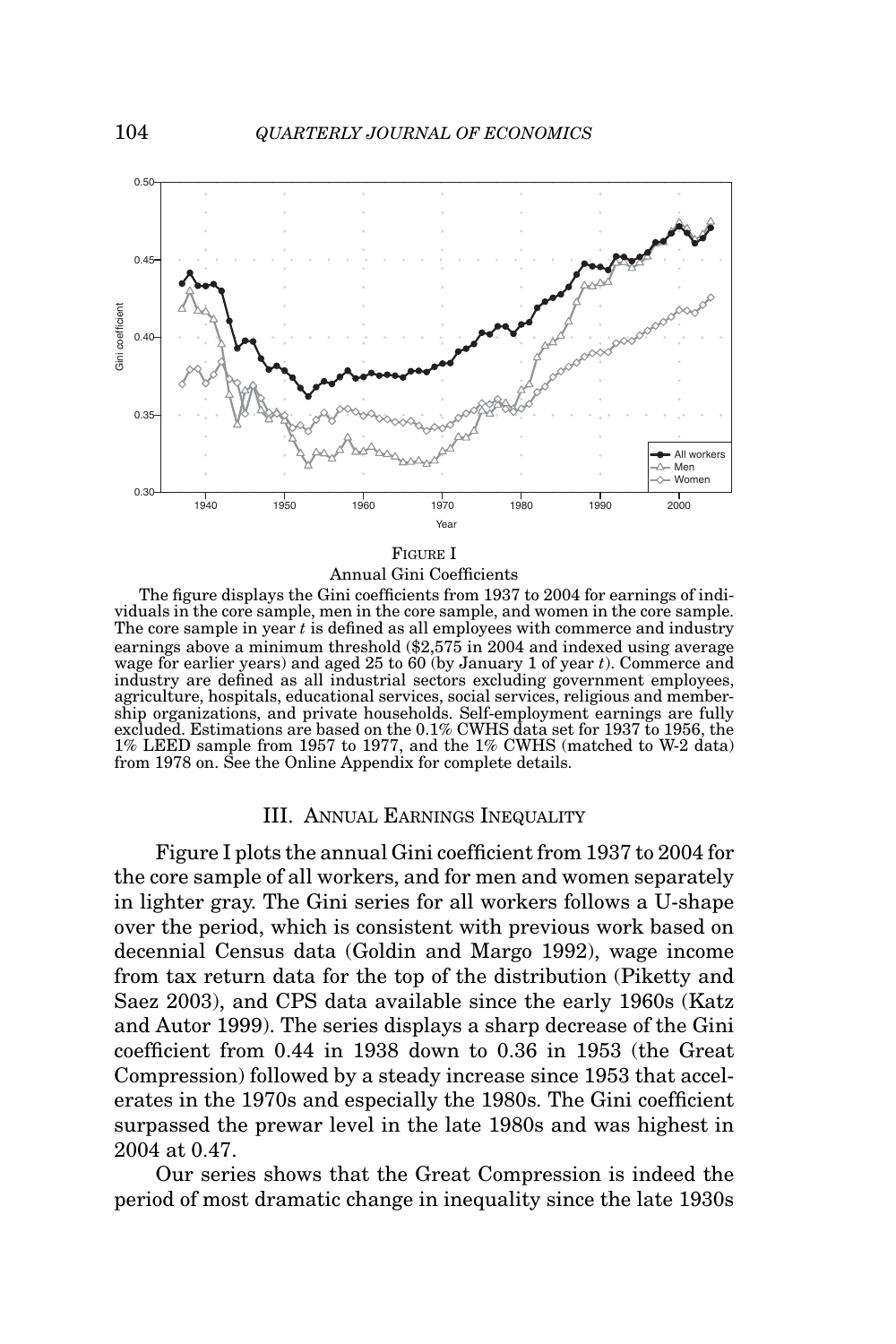and that it took place in two steps. The Gini coefficient decreased sharply during the war from 1942 to 1944, rebounded very slightly from 1944 to 1946, and then declined again from 1946 to 1953. Among all workers, the increase in the Gini coefficient over the five decades from 1953 to 2004 is close to linear, which suggests that changes in overall inequality were not limited to an episodic event in the 1980s.

Figure I shows that the series for males and females separately display the same U-shaped evolution over time. Interestingly, the Great Compression as well as the upward trend in inequality is much more pronounced for men than for all workers. This shows that the rise in the Gini coefficient since 1970 cannot be attributed to changes in gender composition of the labor force. The Gini for men shows a dramatic increase from 0.35 in 1979 to 0.43 in 1988, which is consistent with the CPS evidence extensively discussed in Katz and Autor (1999).<sup>15</sup> On the other hand, stability of the Gini coefficients for men and for women from the early 1950s through the late 1960s highlights that the overall increase in the Gini coefficient in that period has been driven by a widening of the gender gap in earnings (i.e., the betweenrather than within-group component). Strikingly, there is more earnings inequality among women than among men in the 1950s and 1960s, whereas the reverse is true before the Great Compression and since the late 1970s.

Finally, the increase in the Gini coefficient has slowed since the late 1980s in the overall sample. It is interesting to note that a large part of the 3.5 points increase in the Gini from 1990 to 2004 is due to a surge in earnings within the top percentile of the distribution. The series of Gini coefficients estimated, excluding the top percentile, increases by less than 2 points since 1990 (see Online Appendix Figure A.3).<sup>16</sup> It should also be noted that, since the 1980s, the Gini coefficient has increased faster for men and women separately than for all workers. This has been driven by

<sup>15.</sup> There is a controversial debate in labor economics about the timing of changes in male wage inequality, due in part to discrepancies across different<br>data sets. For example, Lemieux (2006), using May CPS data, argues that most of<br>the increase in inequality occurs in the 1980s, whereas Autor, inequality among males.

<sup>16.</sup> Hence, results based on survey data such as official Census Bureau inequality statistics, which do not measure the top percentile well, can give an incomplete view of inequality changes even when using global indices such as the Gini coefficient.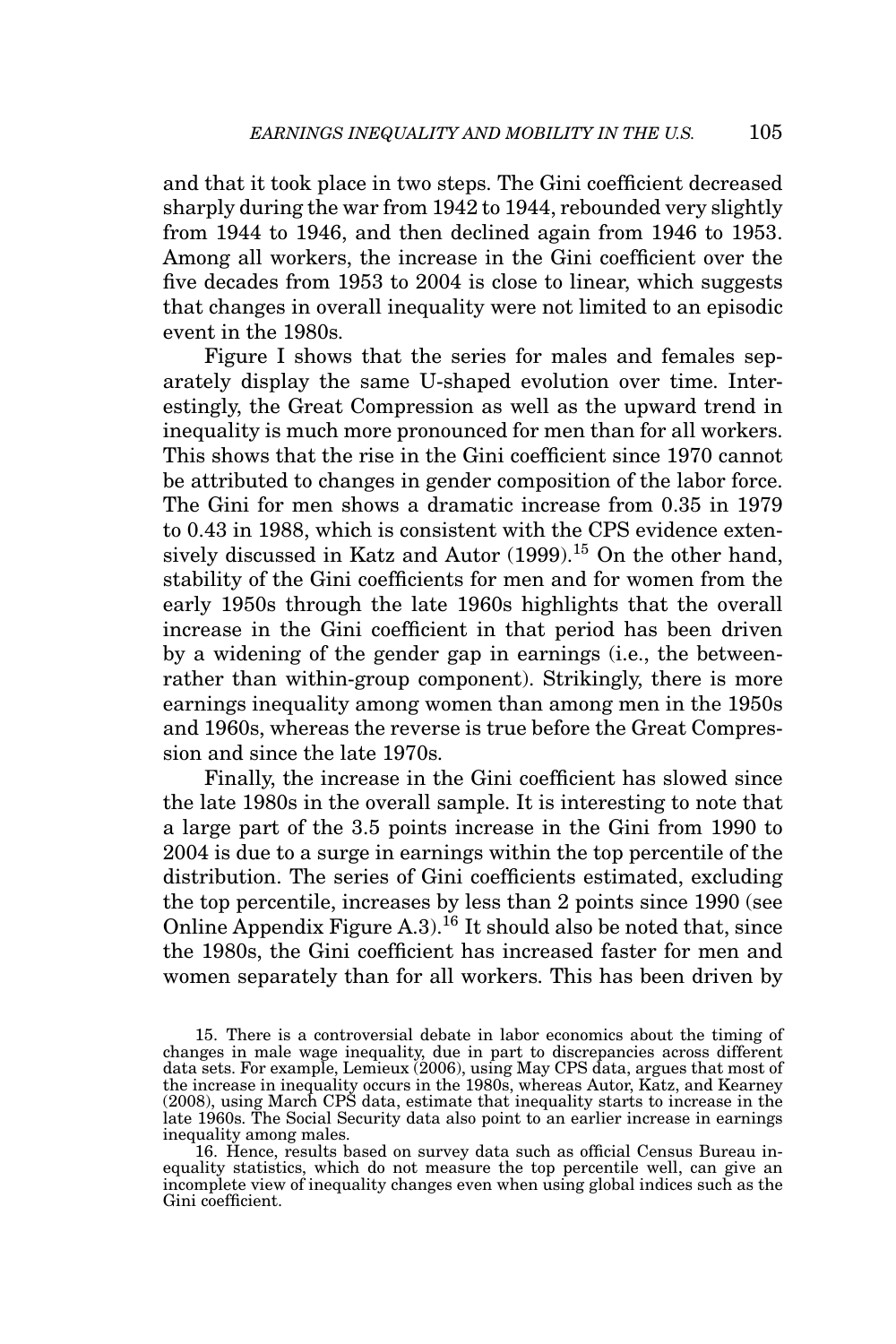

FIGURE II Percentile Ratios log(P80/P50) and log(P50/P20)

Sample is the core sample (commerce and industry employees aged 25 to 60; see Figure I). The figure displays the log of the 50th to 20th percentile earnings ratio (upper part of the figure) and the log of the 80th to 50th percentile earnings ratio (lower part of the figure) among all workers, men only (in lighter gray), and women only (in lighter gray).

an increase in the earnings of women relative to men, especially at the top of the distribution, as we shall see.

Most previous work in the labor economics literature has focused on gender-specific measures of inequality. As men and women share a single labor market, it is also valuable to analyze the overall inequality generated in the labor market (in the "commerce and industry" sector in our analysis). Our analysis for all workers and by gender provides clear evidence of the importance of changes in women's labor market behavior and outcomes for understanding overall changes in inequality, a topic we will return to.

To understand where in the distribution the changes in inequality displayed in Figure I are occurring, Figure II displays the (log) percentile annual earnings ratios P80/P50—measuring inequality in the upper half of the distribution—and P50/P20 measuring inequality in the lower half of the distribution. We also depict the series for men and women only separately in lighter gray.<sup>17</sup>

17. We choose P80 (instead of the more usual P90) to avoid top-coding issues before 1951 and P20 (instead of the more usual P10) so that our low percentile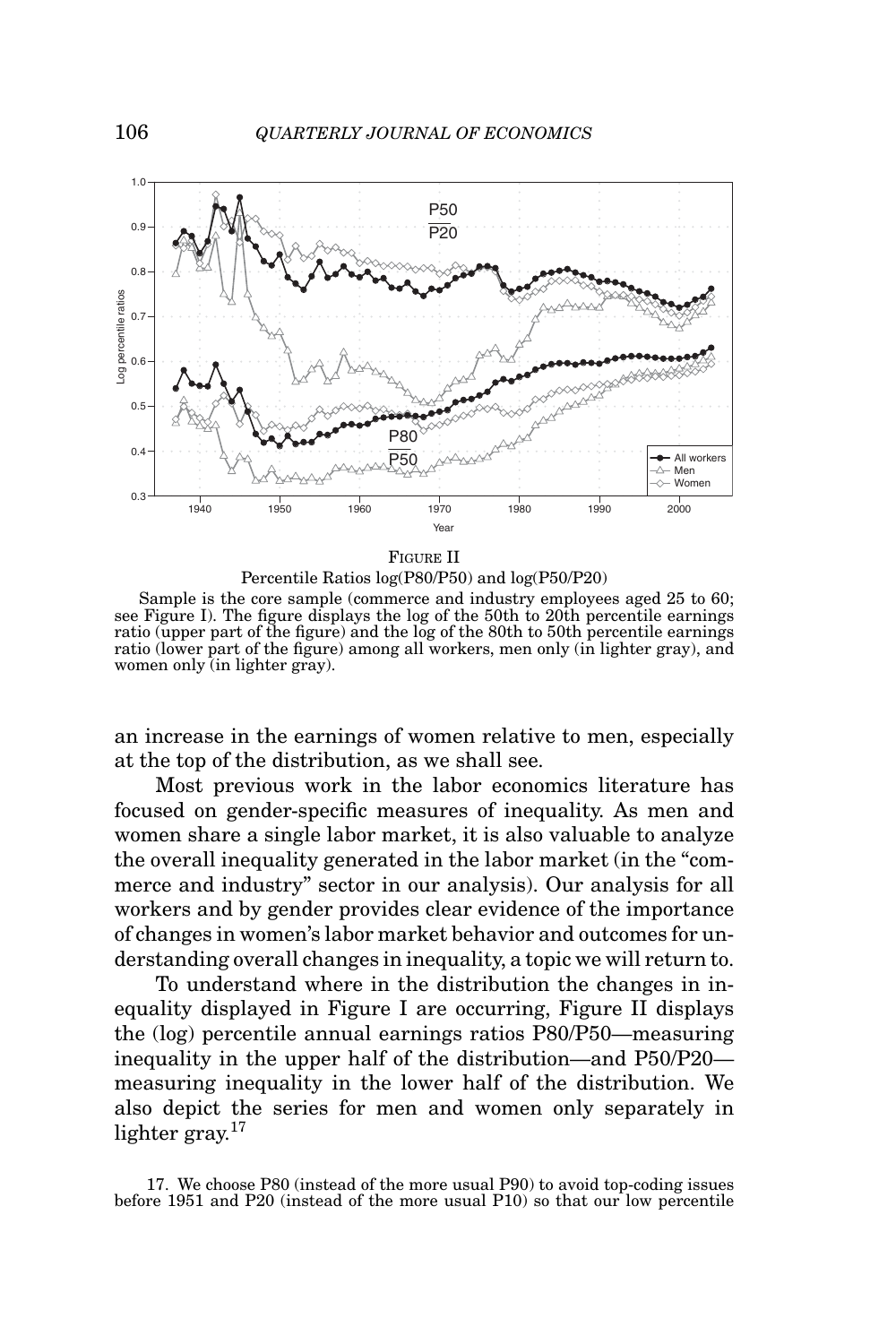The P80/P50 series (depicted in the bottom half of the figure) are also U-shaped over the period, with a brief but substantial Great Compression from 1942 to 1947 and a steady increase starting in 1951, which accelerates in the 1970s. Interestingly, P80/P50 is virtually constant from 1985 to 2000, showing that the gains at the top of the distribution occurred above P80. The series for men is similar except that P80/P50 increases sharply in the 1980s and continues to increase in the 1990s.

The P50/P20 series (depicted in the upper half of the figure) display a fairly different time pattern from the P80/P50 series. First, the compression happens primarily in the postwar period from 1946 to 1953. There are large swings in P50/P20 during the war, especially for men, as many young low income earners leave and enter the labor force because of the war, but P50/P20 is virtually the same in 1941 and 1946 or  $1947$ .<sup>18</sup> After the end of the Great Compression in 1953, the P50/P20 series for all workers remains fairly stable to the present, alternating periods of increase and decrease. In particular, it decreases smoothly from the mid-1980s to 2000, implying that inequality in the bottom half shrank in the last two decades, although it started increasing after 2000. The series for men only is quite different and displays an overall U shape over time, with a sharper great compression that extends well into the postwar period, with an absolute minimum in 1969 followed by a sharp increase up to 1983 and relative stability since then (consistent with recent evidence by Autor, Katz, and Kearney [2008]). For women, the P50/P20 series display a secular and steady fall since World War II.

Table I summarizes the annual earnings inequality trends for all (Panel A), men (Panel B), and women (Panel C) with various inequality measures for selective years (1939, 1960, 1980, and 2004). In addition to the series depicted in the Figures, Table I contains the variance of log-earnings, which also displays a U-shaped pattern over the period, as well as the shares of total earnings going to the bottom quintile group (P0–20), the top quintile group (P80–100), and the top percentile group (P99–100). Those last two series also display a U shape over the period. In particular, the top percentile share has almost doubled from 1980

estimate is not too closely driven by the average wage-indexed minimum threshold we have chosen (\$2,575 in 2004).

<sup>18.</sup> In the working paper version (Kopczuk, Saez, and Song 2007), we show that compositional changes during the war are strongly influencing the bottom of the distribution during the early 1940s.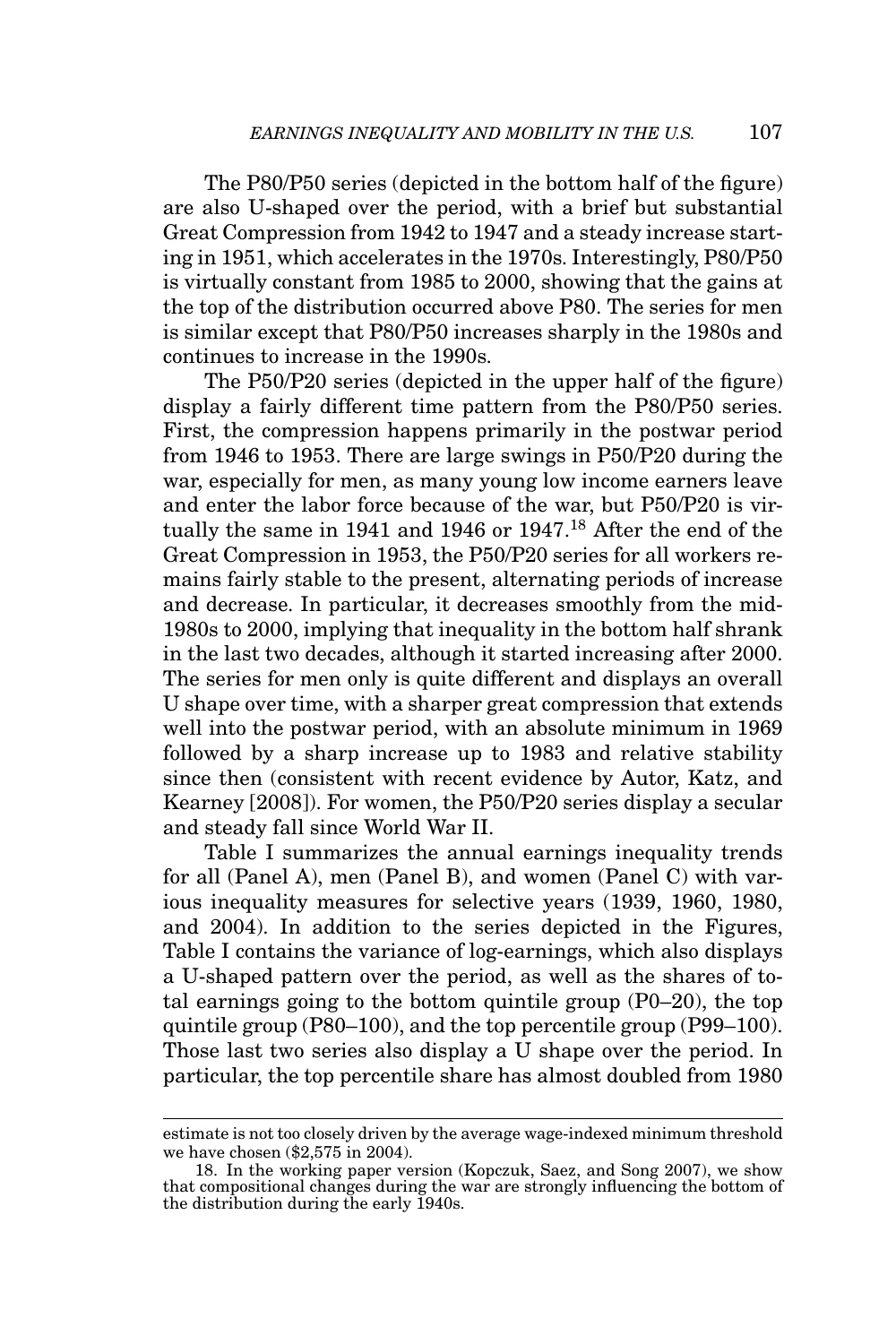|                         |                                        | Variance                                      |                        | Log percentile ratios    |                                   |                | Earnings shares          |                                                                                     | earnings<br>Average            | #Workers          |
|-------------------------|----------------------------------------|-----------------------------------------------|------------------------|--------------------------|-----------------------------------|----------------|--------------------------|-------------------------------------------------------------------------------------|--------------------------------|-------------------|
| Year<br>$\widehat{\Xi}$ | نتىن<br>تا<br>$\widehat{\mathfrak{D}}$ | earnings<br>$\log$<br>$\widehat{\mathcal{C}}$ | P80/P20<br>$\bigoplus$ | P50/P20<br>$\widehat{5}$ | P80/P50<br>$\widehat{\mathbf{e}}$ | $P0 - 20$<br>E | P80-100<br>$\circledast$ | P99-100<br>$\widehat{\mathbf{e}}$                                                   | $(2004\;$ \$)<br>$\frac{1}{2}$ | (2000s)<br>(11)   |
|                         |                                        |                                               |                        |                          |                                   |                |                          | 0.1% sample from 1937 to 1956, 1% from 1957 to 2004. Number of workers in thousands |                                |                   |
|                         |                                        |                                               |                        |                          | A. All                            |                |                          |                                                                                     |                                |                   |
| 1939                    | 0.433                                  | 0.826                                         | 13                     | 0.88                     | 0.55                              | 3.64           | 46.82                    | 9.55                                                                                | 15,806                         | 20,404            |
| 1960                    | 0.375                                  | 0.681                                         | 1.24                   | 0.79                     | 0.46                              | 4.54           | 41.66                    | 5.92                                                                                | 27,428                         | 35,315            |
| 1980                    | 0.408                                  | 0.730                                         | 133                    | 0.76                     | 0.57                              | 4.34           | 44.98                    | 7.21                                                                                | 35,039                         | 50,129            |
| 2004                    | 0.471                                  | 0.791                                         | 1.39                   | 0.76                     | 0.63                              | 3.91           | 51.41                    | 12.28                                                                               | 44,052                         | 75,971            |
|                         |                                        |                                               |                        |                          | B. Men                            |                |                          |                                                                                     |                                |                   |
| 1939                    | 1417                                   | 0.800                                         | 1.32                   | 0.85                     | 0.47                              | 3.82           | 45.52                    | 9.58                                                                                | 17,918                         | 15,493            |
| 1960                    | 0.326                                  | 0.533                                         | 0.94                   | 0.58                     | 0.35                              | 5.89           | 38.80                    | 5.55                                                                                | 32,989                         | 24,309<br>30,564  |
| 980                     | 0.366                                  | 0.618                                         | 1.06                   | 0.64                     | 0.43                              | 5.25           | 42.02                    | 6.85                                                                                | 44,386                         |                   |
| 2004                    | 0.475                                  | 0.797                                         | 1.34                   | 0.73                     | 0.61                              | 3.92           | 51.83                    | 13.44                                                                               | 52,955                         | 42,908            |
|                         |                                        |                                               |                        |                          | C. Womer                          |                |                          |                                                                                     |                                |                   |
| 1939                    | 0.380                                  | 0.635                                         | 1.36                   | 0.87                     | 0.49                              | 4.49           | 42.25                    | 6.11                                                                                |                                |                   |
| 1960                    | 0.349                                  | 0.570                                         | 1.31                   | 0.82                     | 0.50                              | 4.98           | 39.18                    | 4.05                                                                                | 9,145<br>15,148                | $4,911$<br>11,006 |
| 980                     | 0.354                                  | 0.564                                         | 1.22                   | 0.74                     | 0.49                              | 5.15           | 40.38                    | 4.37                                                                                | 20,439                         | 19,566            |
| 2004                    | 0.426                                  | 0.693                                         | 1.34                   | 0.74                     | 0.59                              | 4.45           | 47.36                    | 8.00                                                                                | 32,499                         | 33,063            |

ANNUAL EARNINGS INEQUALITY EARNINGS INEQUALITY **TABLEI** TABLE I

government employees, agriculture, hospitals, educational services, social services, religious and membership organizations, and private households. Self-employment earnings are for complete details. Columns (2) and (3) re (\$2,575 in 2004 and indexed using average wage for earlier years) and aged 25 to 60 (by January 1 of year t). Commerce and industry are defined as all industrial sectors excluding government employees, agriculture, hospitals, educational services, social services, religious and membership organizations, and private households. Self-employment earnings are (\$2,575 in 2004 and indexed using average wage for earlier years) and aged 25 to 60 (by January 1 of year *t*). Commerce and industry are defined as all industrial sectors excluding government employees, agriculture, hospitals, educational services, social services, religious and membership organizations, and private households. Self-employment earnings are fully excluded. Estimates are based on the 0.1% CWHS data set for 1937 to 1956, the 1% LEED sample from 1957 to 1977, and the 1% CWHS from 1978 on. See the Online Appendix for complete details. Columns (2) and (3) report the Gini coefficient and variance of log earnings. Columns (4), (5), and (6) report the percentile log ratios P80/P20, P50/P20, and P80/P50. P80 denotes the 80th percentile, etc. Columns (7), (8), and (9) report the share of total earnings accruing to P0–20 (the bottom quintile), P80–100 (the top quintile), and P99–100 (the top percentile). Column (10) reports average earnings in 2004 dollars using the CPI index (the new CPI-U-RS index is used after 1978). Column (11) reports the number of workers in thousands.

### 108 *QUARTERLY JOURNAL OF ECONOMICS*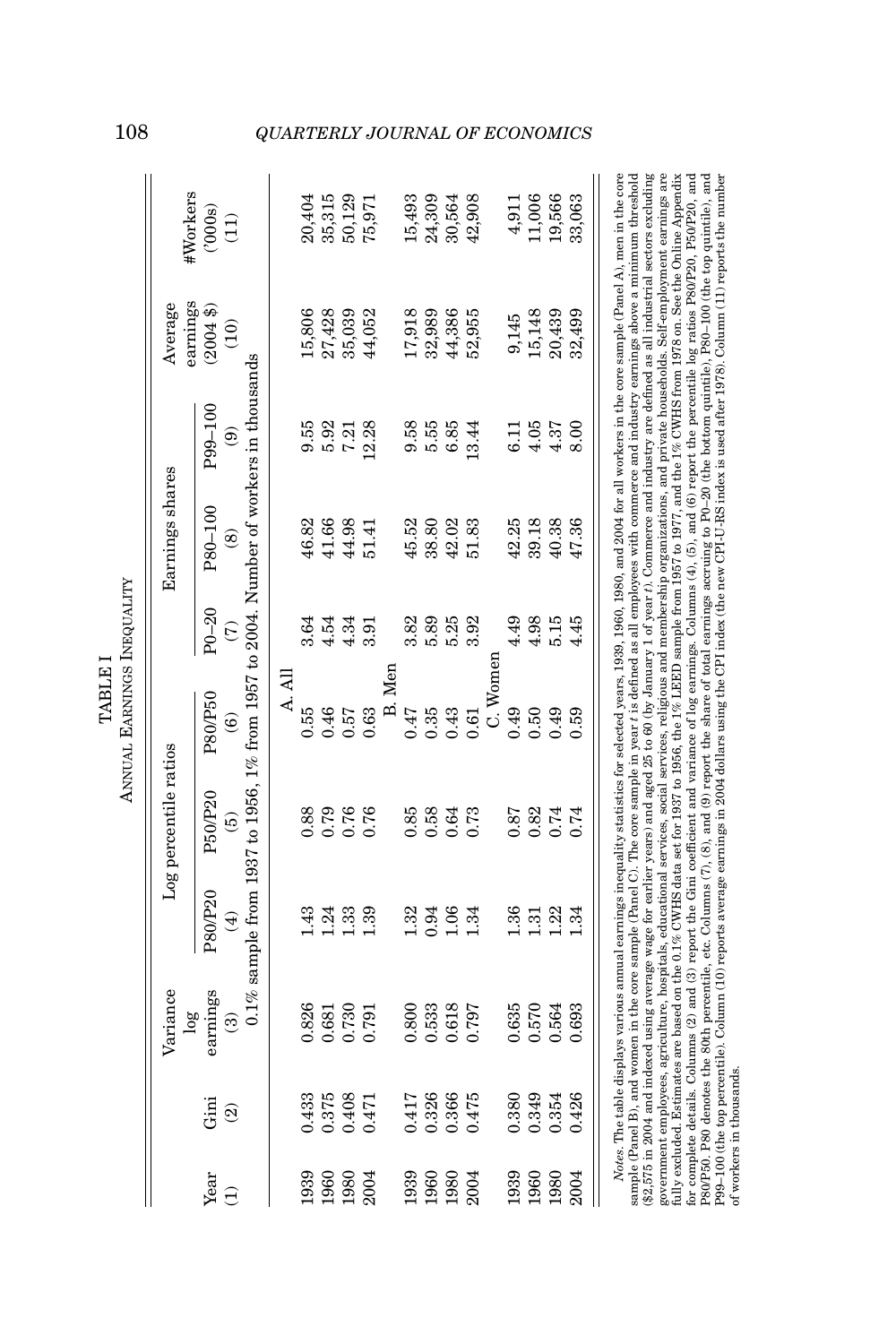to 2004 in the sample of men only and the sample of women only and accounts for over half of the increase in the top quintile share from 1980 to 2004.

# IV. THE EFFECTS OF SHORT-TERM MOBILITY ON EARNINGS **INEQUALITY**

In this section, we apply our theoretical framework from Section II.A to analyze multiyear inequality and relate it to the annual earnings inequality series analyzed in Section III. We will consider each period to be a year and the longer period to be five years  $(K = 5)$ .<sup>19</sup> We will compare inequality based on annual earnings and earnings averaged over five years. We will then derive the implied Shorrocks mobility indices and decompose annual inequality into permanent and transitory inequality components. We will also examine some direct measures of mobility such as rank correlations.

Figure III plots the Gini coefficient series for earnings averaged over five years<sup>20</sup> (numerator of the Shorrocks index) and the five-year average of the Gini coefficients of annual earnings (the denominator of the Shorrocks index). For a given year *t*, the sample for both the five-year Gini and the annual Ginis is defined as all individuals with "Commerce and Industry" earnings above the minimum threshold in all five years,  $t - 2$ ,  $t - 1$ ,  $t$ ,  $t + 1$ ,  $t + 2$ (and aged 25 to 60 in the middle year *t*). We show the average of the five annual Gini coefficients between *t* − 2 and *t* + 2 as our measure of the annual Gini coefficient, because it matches the Shorrocks approach. Because the sample is the same for both series, Shorrocks' theorem implies that the five-year Gini is always smaller than the average of the annual Gini (over the corresponding five years), as indeed displayed in the figure.<sup>21</sup> We also display the same series for men only (in lighter gray). The annual Gini displays the same overall evolution over time as in Figure I. The level is lower, as there is naturally less inequality in the group of

<sup>19.</sup> Series based on three-year averages instead of five year generates display a very similar time pattern. Increasing *K* beyond five would reduce sample size substantially, as we require earnings to be above the minimum threshold in each of the five years, as described below.

<sup>20.</sup> The average is taken after indexing annual earnings by the average wage index.

<sup>21.</sup> Alternatively, we could have defined the sample as all individuals with earnings above the minimum threshold in any of the five years,  $t - 2$ ,  $t - 1$ ,  $t$ ,  $t + 1$ ,  $t + 2$ . The time pattern of those series is very similar. We prefer to use the positive-earnings in all five years criterion because this is a necessity when analyzing variability in log-earnings, as we do below.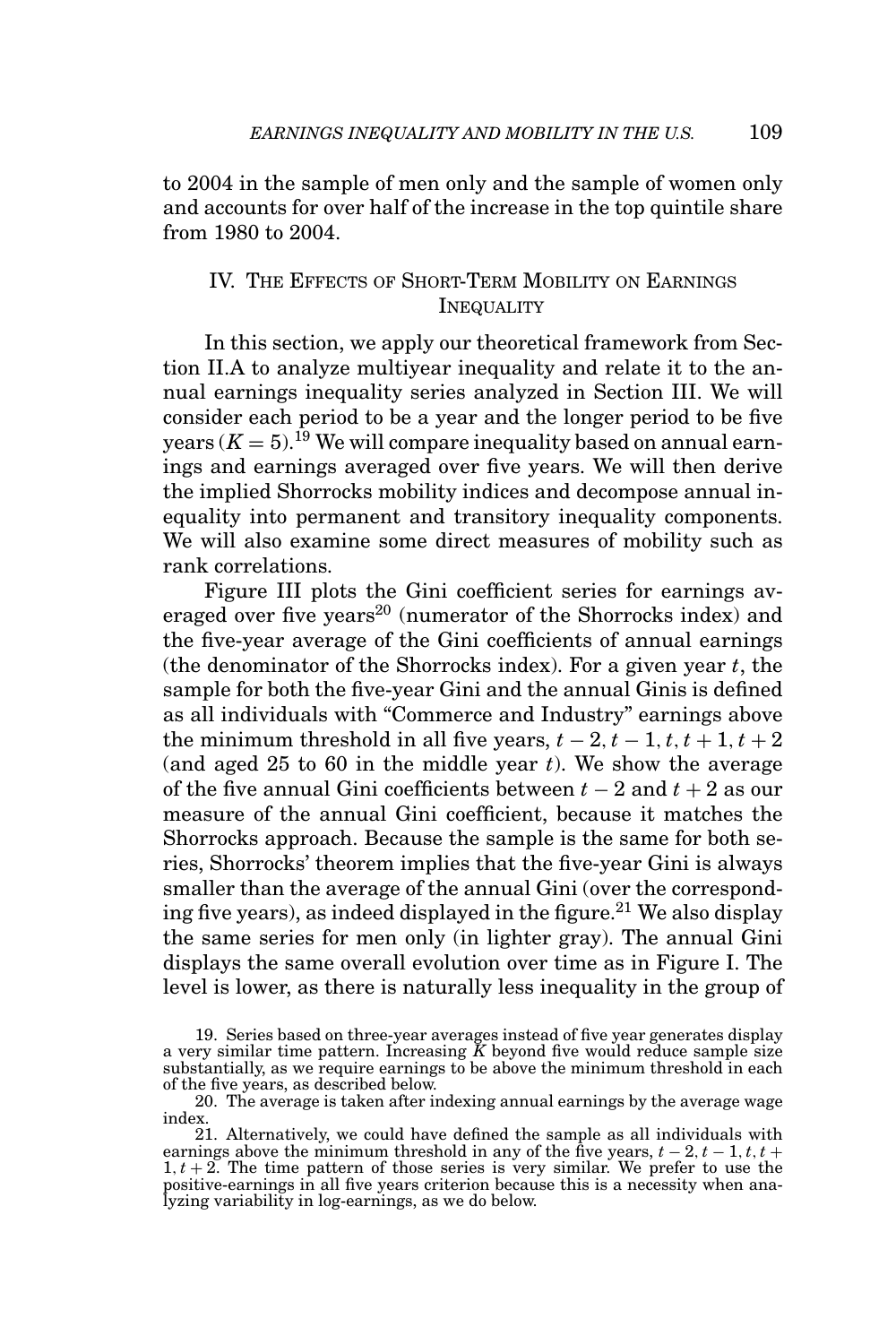

FIGURE III

Gini Coefficients: Annual Earnings vs. Five-Year Earnings The figure displays the Gini coefficients for annual earnings and for earnings averaged over five years from 1939 to 2002. In year *t*, the sample for both series is defined as all individuals aged 25 to 60 in year *t*, with commerce and industry<br>earnings above the minimum threshold in *all* five years  $t - 2$ ,  $t - 1$ ,  $t$ ,  $t + 1$ ,  $t + 2$ . Earnings are averaged over the five-year span using the average earnings index. The Gini coefficient for annual earnings displayed for year *t* is the average of the Gini coefficient for annual earnings in years  $t-2, \ldots, t+2$ . The same series are reported in lighter gray for the sample restricted to men only.

individuals with positive earnings for five consecutive years than in the core sample. The Gini coefficient estimated for five-year earnings average follows a very similar evolution over time and is actually extremely close to the annual Gini, especially in recent decades.

Interestingly, in this sample, the Great Compression takes place primarily during the war from 1940 to 1944. The war compression is followed by a much more modest decline till 1952. This suggests that the postwar compression observed in annual earnings in Figure I was likely due to entry (of young men in the middle of the distribution) and exit (likely of wartime working women in the lower part of the distribution). Since the early 1950s, the two Gini series are remarkably parallel, and the five-year earnings average Gini displays an accelerated increase during the 1970s and especially the 1980s, as did our annual Gini series. The fiveyear average earnings Gini series for men show that the Great Compression is concentrated during the war, with little change in the Gini from 1946 to 1970, and a very sharp increase over the next three decades, especially the 1980s.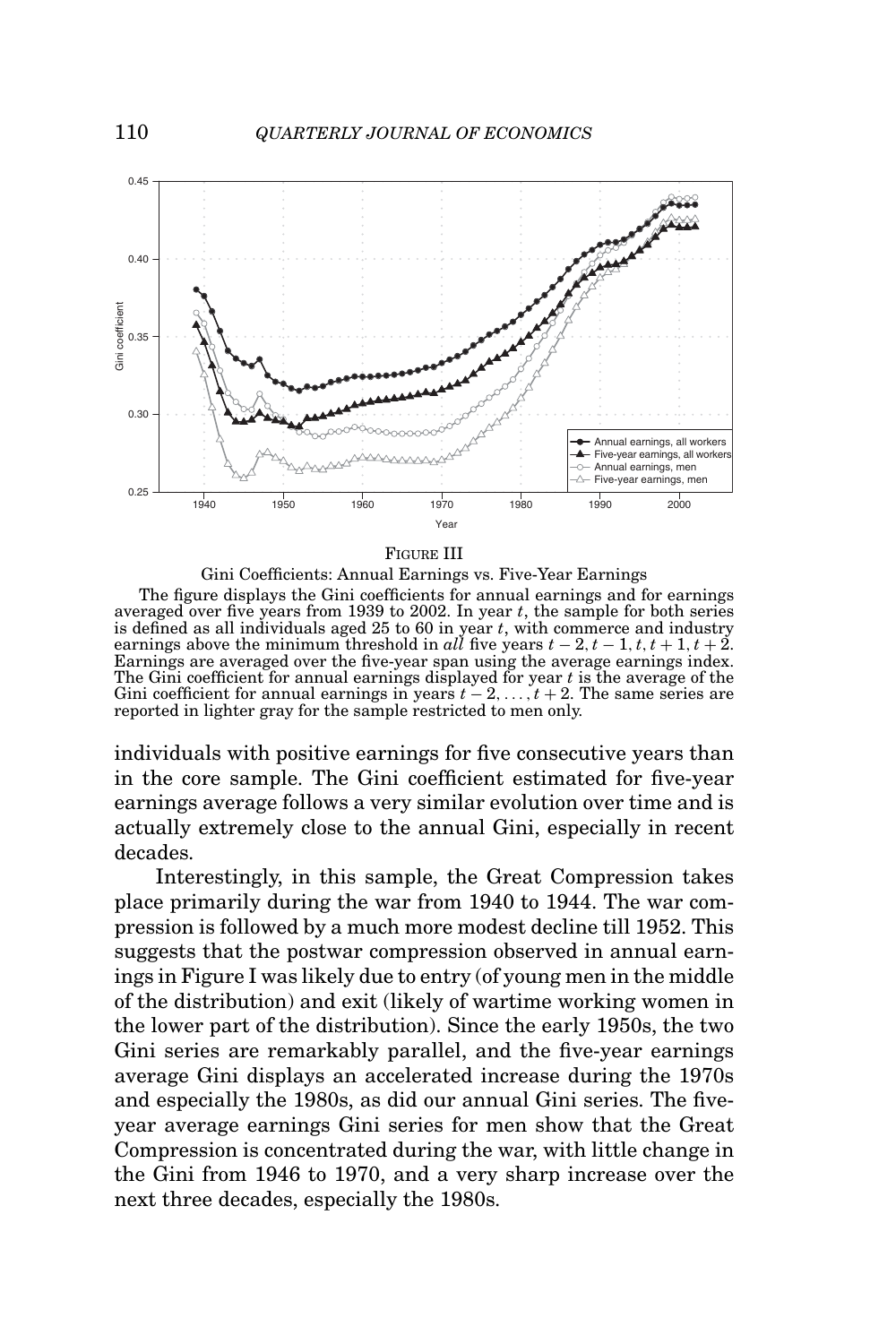

FIGURE IV

Short-Term Mobility: Shorrocks' Index and Rank Correlation The figure displays the Shorrocks mobility coefficient based on annual earnings Gini vs. five-year average earnings Gini and the rank correlation between earnings in year *t* and year *t* + 1. The Shorrocks mobility coefficient in year *t* is defined as the ratio of the five-year earnings (from  $t - 2$  to  $t + 2$ ) Gini coefficient to the average of the annual earnings Gini for years *t* − 2,...,*t* + 2 (those two series are displayed in Figure III). The rank correlation in year *t* is estimated on the sample of individuals present in the core sample (commerce and industry employees aged 25 to 60; see Figure I) in *both* year  $t$  and year  $t + 1$ . The same series are reported in lighter gray for the sample restricted to men only.

Figure IV displays two measures of mobility (in black for all workers and in lighter gray for men only). The first measure is the Shorrocks measure, defined as the ratio of the five-year Gini to (the average of) the annual Gini. Mobility decreases with the index, and an index equal to one implies no mobility at all. The Shorrocks index series is above 0.9, except for a temporary dip during the war. The increased earnings mobility during the war is likely explained by the large movements into and out of the labor force of men serving in the army and women temporarily replacing men in the civilian labor force. The Shorrocks series have very slightly increased since the early 1970s, from 0.945 to 0.967 in 2004.22 This small change in the direction of *reduced* mobility further confirms that, as we expected from Figure III, short-term mobility has played a minor role in the surge in annual earnings inequality documented in Figure I.

22. The increase is slightly more pronounced for the sample of men.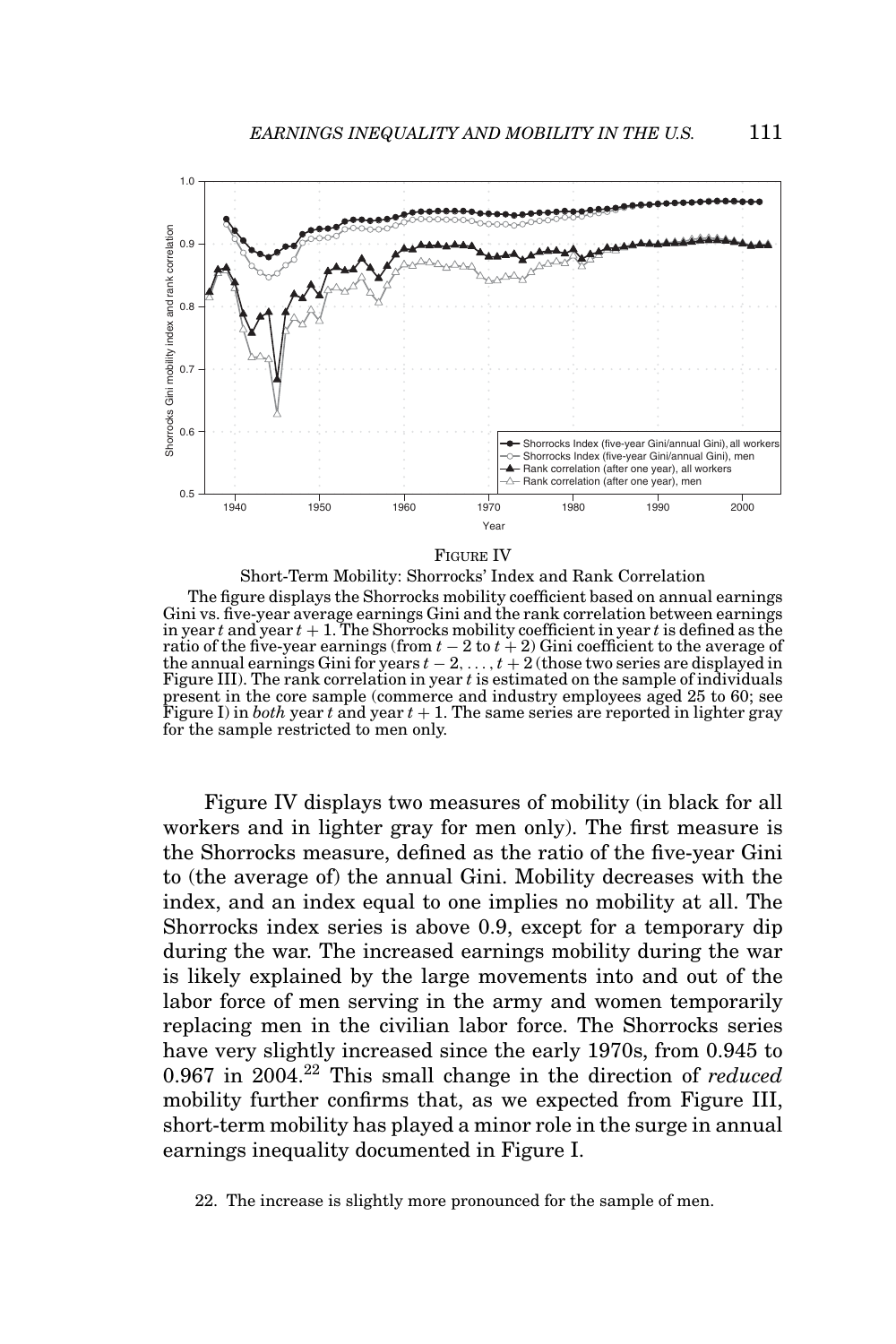The second mobility measure displayed on Figure IV is the straight rank correlation in earnings between year  $t$  and year  $t + 1$ (computed in the sample of individuals present in our core sample in both years *t* and  $t + 1$ .<sup>23</sup> As with the Shorrocks index, mobility decreases with the rank correlation and a correlation of one implies no year-to-year mobility. The rank mobility series follows the same overall evolution over time as the Shorrocks mobility index: a temporary but sharp dip during the war followed by a slight increase. Over the last two decades, the rank correlation in year-to-year earnings has been very stable and very high, around .9. As with the Shorrocks index, the increase in rank correlation is slightly more pronounced for men (than for the full sample) since the late 1960s.

Figure V displays (a) the average of variance of annual log earnings from  $t - 2$  to  $t + 2$  (defined on the stable sample as in the Shorrocks index analysis before), (b) the variance of five-year average log-earnings,  $var((\sum_{s=t-2}^{t+2} \log z_{is})/5)$ , and (c) the variance of log earnings deviations, estimated as

$$
D_t = \text{var}\left(\log(z_{it}) - \frac{\sum_{s=t-2}^{t+2} \log z_{is}}{5}\right),\,
$$

where the variance is taken across all individuals *i* with earnings above the minimum threshold in all five years  $t - 2, \ldots, t + 2$ . As with the previous two mobility measures, those series, displayed in black for all workers and in lighter gray for men only, show a temporary surge in the variance of transitory earnings during the war, and are stable after 1960. In particular, it is striking that we do not observe an increased earnings variability over the last twenty years, so that all the increase in the log-earnings variance can be attributed to the increase in the variance of permanent (five-year average) log-earnings.

Our results differ somewhat from those of Gottschalk and Moffitt (1994), using PSID data, who found that over one-third of the increase in the variance of log-earnings from the 1970s to the 1980s was due to an increase in transitory earnings (Table 1, row 1, p. 223). We find a smaller increase in transitory earnings in

<sup>23.</sup> More precisely, within the sample of individuals present in the core sample in both years *t* and  $t + 1$ , we measure the rank  $r_t$  and  $r_{t+1}$  of each individual in each of the two years, and then compute the correlation between  $r_t$  and  $r_{t+1}$  across individuals.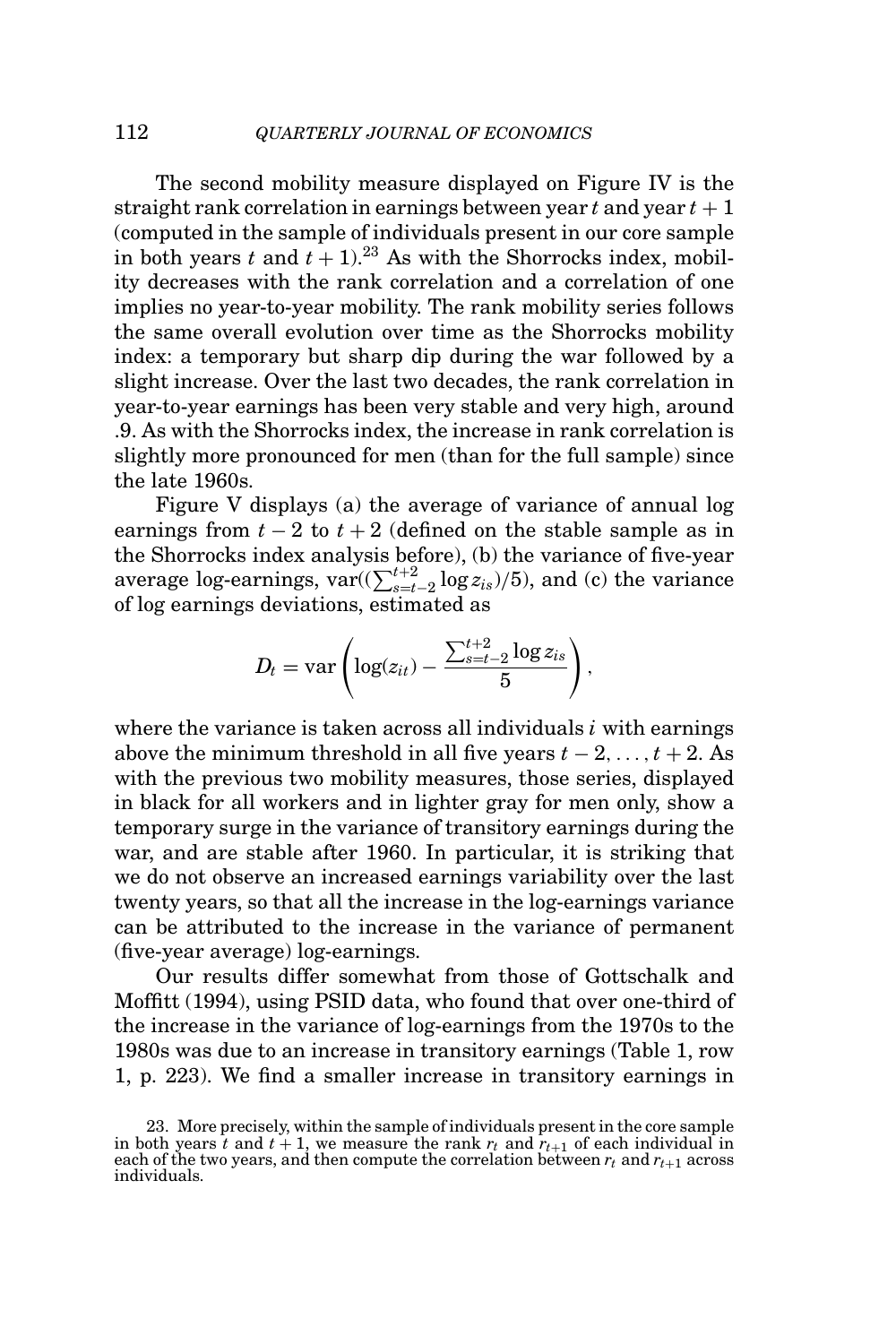

FIGURE V

Variance of Annual, Permanent, and Transitory (log) Earnings

The figure displays the variance of (log) annual earning, the variance of (log) five-year average earnings (permanent variance), and the transitory variance, defined as the variance of the difference between (log) annual earnings and (log) five-year average earnings. In year *t*, the sample for all three series is defined as all individuals aged 25 to 60 in year *t*, with commerce and industry earnings above the minimum threshold in all five years  $t - 2$ ,  $t - 1$ ,  $t$ ,  $t + 1$ ,  $t + 2$ . The (log) annual earnings variance is estimated as the average (across years *t* − 2,...,*t* + 2) of the variance of (log) annual earnings. The same series are reported in lighter gray for the sample restricted to men only.

the 1970s and we find that this increase reverts in the late 1980s and 1990s so that transitory earnings variance is virtually identical in 1970 and 2000. To be sure, our results could differ from those of Gottschalk and Moffitt (1994) for many reasons, such as measurement error and earnings definition consistency issues in the PSID or the sample definition. Gottschalk and Moffitt focus exclusively on white males, use a different age cutoff, take out age-profile effects, and include earnings from all industrial sectors. Gottschalk and Moffitt also use nine-year earnings periods (instead of five as we do) and include all years with positive annual earnings years (instead of requiring positive earnings in all nine years as we do). $24$ 

<sup>24.</sup> The recent studies of Dynan, Elmendorf, and Sichel (2008) and Shin and Solon (2008) revisit mobility using PSID data. Shin and Solon (2008) find an increase in mobility in the 1970s followed by stability, which is consistent with our results. Dynan, Elmendorf, and Sichel (2008) find an increase in mobility in recent decades, but they focus on household total income instead of individual earnings.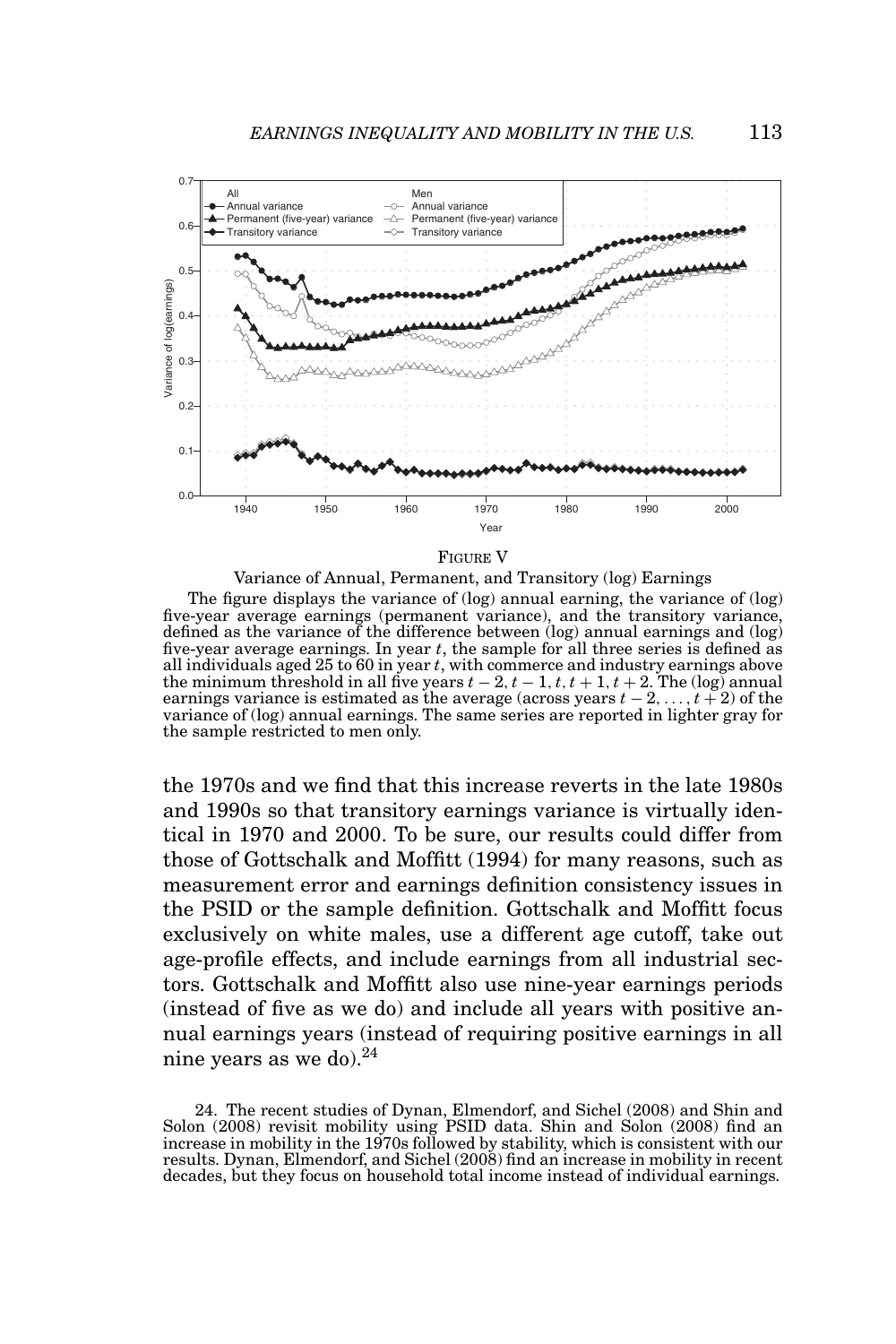

FIGURE VI Top Percentile Earnings Share and Mobility

In Panel A, the sample in year *t* is all individuals aged 25 to 60 in year *t* and with commerce and industry earnings above the minimum threshold in all five years  $t - 2$ ,  $t - 1$ ,  $t$ ,  $t + 1$ ,  $t + 2$ . In year  $t$ , Panel A displays (1) the share of total year *t* annual earnings accruing to the top 1% earners in that year *t* and (2) the share of total five-year average earnings (from year  $t - 2, \ldots, t + 2$ ) accruing to the top 1% earners (defined as top  $1\%$  in terms of average five-year earnings). Panel B displays the probability of staying in the top  $1\%$  annual earnings group after *X* years (where  $X = 1, 3, 5$ ). The sample in year *t* is all individuals present in the core sample (commerce and industry employees aged 25 to 60; see Figure I)<br>in *both* year *t* and year  $t + X$ . Series in both panels are restricted to 1978 and on because sample has no top code since 1978.

The absence of top-coding since 1978 allows us to zoom on top earnings, which, as we showed in Table I, have surged in recent decades. Figure VI.A uses the uncapped data since 1978 to plot the share of total annual earnings accruing to the top 1% (those with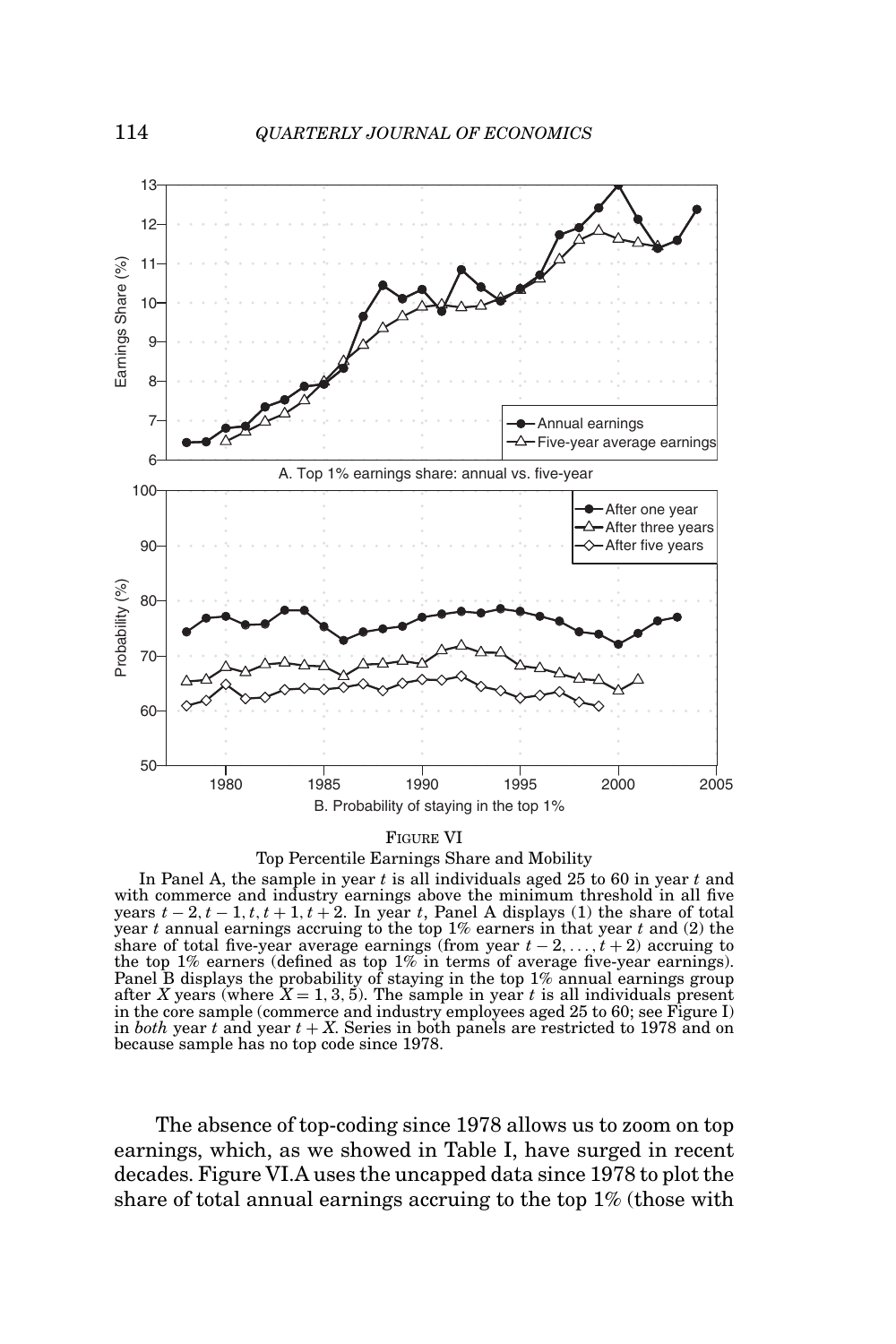earnings above  $$236,000$  in 2004). The top 1% annual earnings share doubles from 6.5% in 1978 to 13% in 2004.<sup>25</sup> Figure VI.A then compares the share of earnings of the top 1% based on annual data with shares of the top 1% defined based on earnings averaged at the individual level over five years. The five-year average earnings share series naturally smoothes short-term fluctuations but shows the same time pattern of robust increase as the annual measure.<sup>26</sup> This shows that the surge in top earnings is not due to increased mobility at the top. This finding is confirmed in Figure VI.B, which shows the probability of staying in the top 1% earnings group after one, three, and five years (conditional on staying in our core sample) starting in 1978. The one-year probability is between sixty and seventy percent and it shows no overall trend. Therefore, our analysis shows that the dramatic surge in top earnings has not been accompanied by a similar surge in mobility into and out of top earnings groups. Hence, annual earnings concentration measures provide a very good approximation to longer-term earnings concentration measures. In particular, the development of performance-based pay such as bonuses and profits from exercised stock options (both included in our earnings measure) does not seem to have increased mobility dramatically.27

Table II summarizes the key short-term mobility trends for all (Panel A) and men (Panel B) with various mobility measures for selected years (1939, 1960, 1980, and 2002). In sum, the movements in short-term mobility series appear to be much smaller than changes in inequality over time. As a result, changes in short-term mobility have had no significant impact on inequality trends in the United States. Those findings are consistent with previous studies for recent decades based on PSID data (see, e.g., Gottschalk [1997] for a summary) as well as the most recent SSA

<sup>25.</sup> The closeness of our SSA-based (individual-level) results and the tax return–based (family-level) results of Piketty and Saez (2003) shows that changes in assortative mating played at best a minor role in the surge of family employment earnings at the top of the earnings distribution.

<sup>26.</sup> Following the framework from Section II.A (applied in this case to the top 1% earnings–share measure of inequality), we have computed such shares (in year t) on the sample of all individuals with minimum earnings in all five years,  $t-2, \ldots, t+2$ . Note also that, in contrast to Shorrocks' the because we do not average the annual income share in year *t* across the five years  $t-2, \ldots, t+2.$ 

<sup>27.</sup> Conversely, the widening of the gap in annual earnings between the top 1% and the rest of the workforce has not affected the likelihood of top-1% earners falling back into the bottom 99%.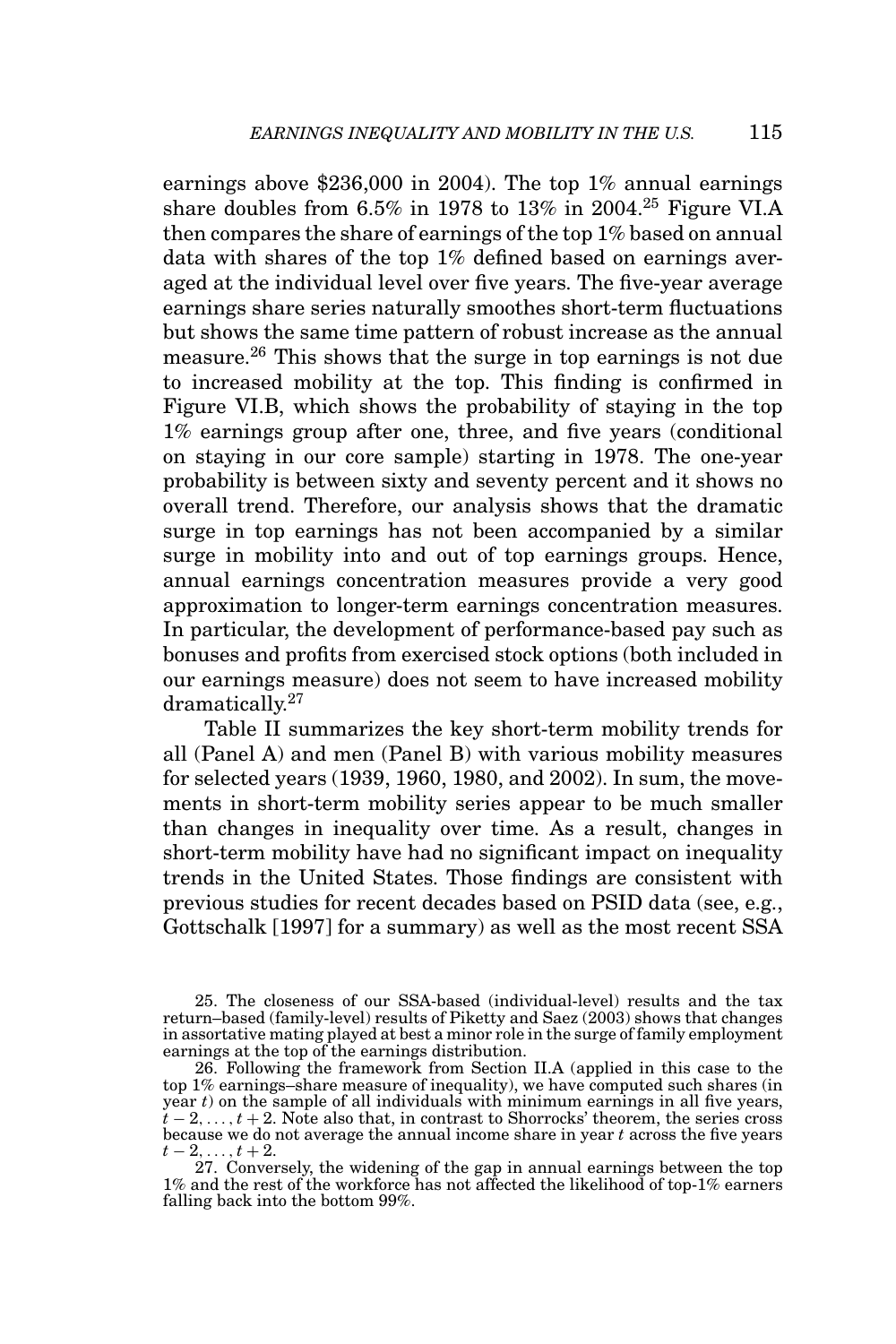|      |          | Annual           |             | Permanent    | Annual              |            |          |
|------|----------|------------------|-------------|--------------|---------------------|------------|----------|
|      | 5-year   | earnings         | Rank        | $(5$ -year   | log-earnings        | Transitory |          |
|      | earnings | Gini             | correlation | average)     | variance            | $log-$     |          |
|      | average  | (average)        | after       | log-earnings | (average)           | earnings   | #Workers |
| Year | Gini     | $t-2,\ldots,t+2$ | 1 year      | variance     | $t-2, \ldots, t+2)$ | variance   | (000s)   |
| (1)  | (2)      | (3)              | (4)         | (5)          | (6)                 | (7)        | (8)      |
|      |          |                  |             | A. All       |                     |            |          |
| 1939 | 0.357    | 0.380            | 0.859       | 0.416        | 0.531               | 0.085      | 14,785   |
| 1960 | 0.307    | 0.324            | 0.883       | 0.371        | 0.447               | 0.054      | 26,479   |
| 1980 | 0.347    | 0.364            | 0.885       | 0.426        | 0.513               | 0.061      | 35,500   |
| 2002 | 0.421    | 0.435            | 0.897       | 0.514        | 0.594               | 0.058      | 55.108   |
|      |          |                  |             | B. Men       |                     |            |          |
| 1939 | 0.340    | 0.365            | 0.853       | 0.373        | 0.494               | 0.091      | 11,700   |
| 1960 | 0.272    | 0.291            | 0.855       | 0.288        | 0.362               | 0.052      | 19,577   |
| 1980 | 0.310    | 0.329            | 0.869       | 0.337        | 0.425               | 0.062      | 23,190   |
| 2002 | 0.426    | 0.440            | 0.898       | 0.509        | 0.591               | 0.061      | 32,259   |

TABLE II FIVE-YEAR AVERAGE EARNINGS INEQUALITY AND SHORT-TERM MOBILITY

*Notes*. The table displays various measures of 5-year average earnings inequality and short-term mobility measures centered around selected years, 1939, 1960, 1980, and 2002 for all workers (Panel A) and men (Panel B). In all columns (except (4)), the sample in year *t* is defined as all employees with commerce and industry earnings above a minimum threshold (\$2,575 in 2004 and indexed using average wage for earlier years) in *all* five years  $t - 2$ ,  $t - 1$ ,  $t$ ,  $t + 1$ , and  $t + 2$ , and aged 25 to 60 (by January 1 of year  $t$ ). Column (2) reports the Gini coefficients based on average earnings from year *t* − 2 to year *t* + 2 (averages are computed using indexed wages). Column (3) reports the average across years *t* − 2,...,*t* + 2 of the Gini coefficients of annual earnings. Column (4) reports the rank correlation between annual earnings in year *t* and annual earnings in year *t* + 1 in the sample of workers in the core sample (see Table I footnote for the definition) in both years *t* and  $t + 1$ . Column (5) reports the variance of average log-earnings from year  $t - 2$  to year  $t + 2$ . Column (6) reports the average across years  $t - 2, ..., t + 2$  of the variance of annual log-earnings. Column (7) reports the variance of the difference between log earnings in year *t* and the average of log earnings from year *t* − 2 to  $t + 2$ . Column  $(8)$  reports the number of workers in thousands.

data–based analysis of the Congressional Budget Office  $(2007)^{28}$ and the tax return–based analysis of Carroll, Joulfaian, and Rider (2007). They are more difficult to reconcile, however, with the findings of Hungerford (1993) and especially Hacker (2006), who find great increases in *family* income variability in recent decades using PSID data. Our finding of stable transitory earnings variance is also at odds with the findings of Gottschalk and Moffitt (1994), who decompose transitory and permanent variance in logearnings using PSID data and show an increase in both components. Our decomposition using SSA data shows that only the variance of the relatively permanent component of earnings has increased in recent decades.

#### V. LONG-TERM MOBILITY AND LIFETIME INEQUALITY

The very long span of our data allows us to estimate long-term mobility. Such mobility measures go beyond the issue of transitory

<sup>28.</sup> The CBO study focuses on probabilities of large earnings increases (or drops).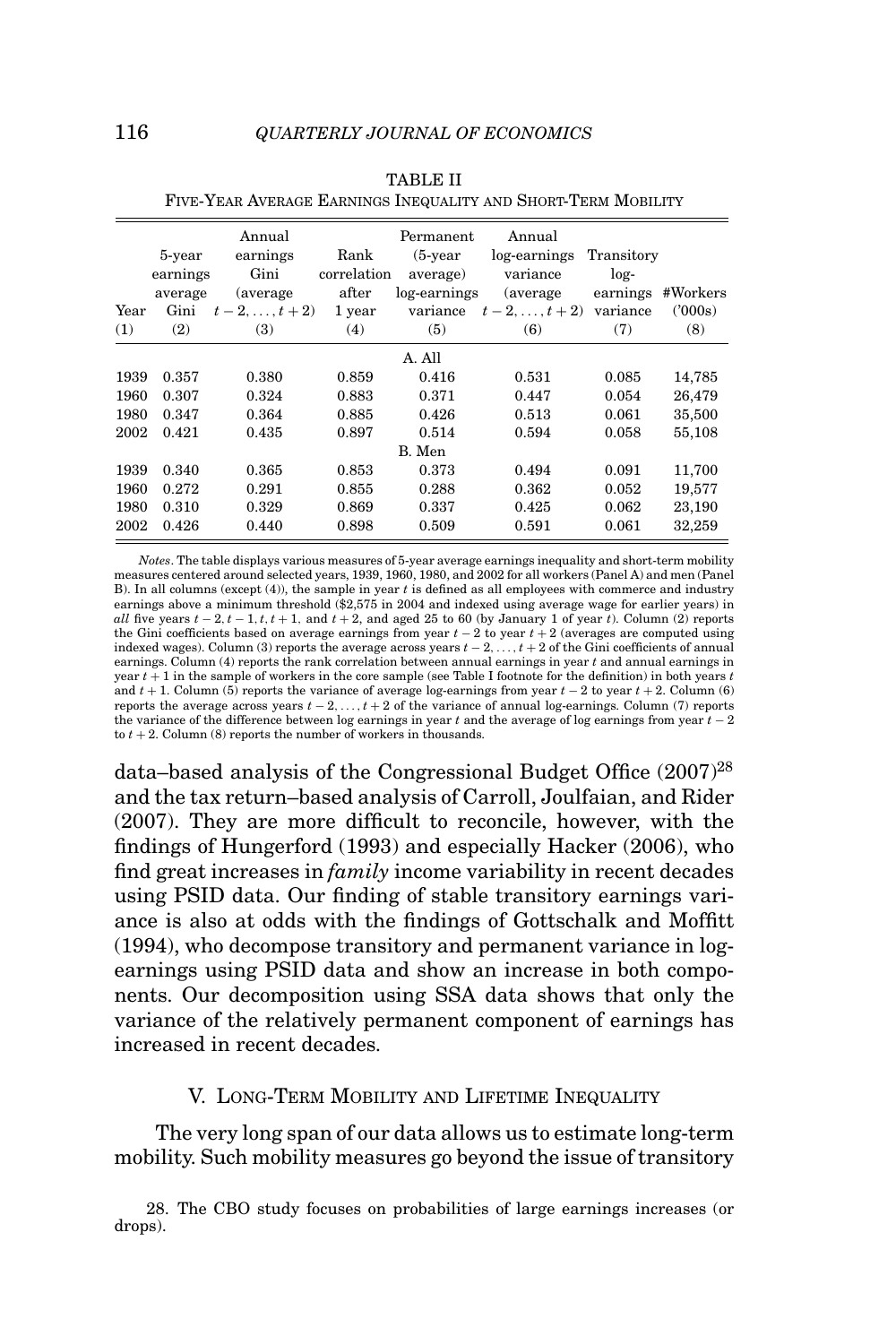earnings analyzed above and instead describe mobility across a full working life. Such estimates have not yet been produced for the United States in any systematic way because of the lack of panel data with large sample size and covering a long time period.

### *V.A. Unconditional Long-Term Inequality and Mobility*

We begin with the simplest extension of our previous analysis to a longer horizon. In the context of the theoretical framework from Section II.A, we now assume that a period is eleven consecutive years. We define the "core long-term sample" in year *t* as all individuals aged 25–60 in year *t* with average earnings (using the standard wage indexation) from year  $t - 5$  to year  $t + 5$  above the minimum threshold. Hence, our sample includes individuals with zeros in some years as long as average earnings are above the threshold.29

Figure VII displays the Gini coefficients for all workers, and for men and women separately based on those eleven-year average earnings from 1942 to 1999. The overall picture is actually strikingly similar to our annual Figure I. The Gini coefficient series for all workers displays on overall U shape with a Great Compression from 1942 to 1953 and an absolute minimum in 1953, followed by a steady increase that accelerates in the 1970s and 1980s and slows down in the 1990s. The U-shaped evolution over time is also much more pronounced for men than for women and shows that, for men, the inequality increase was concentrated in the 1970s and 1980s.30

After exploring base inequality over those eleven-year spells, we turn to long-term mobility. Figure VIII displays the rank correlation between the eleven-year earnings spell centered in year *t* and the eleven-year earnings spell after *T* years (i.e., centered in year  $t + T$ ) in the same sample of individuals present in the "long-term core sample" in both year  $t$  and year  $t + T$ . The figure presents such correlations for three choices of *T*: ten years, fifteen years, and twenty years. Given our 25–60 age restriction (which applies in both year *t* and year  $t + T$ , for  $T = 20$ , the sample in year *t* is aged 25 to 40 (and the sample in year  $t + 20$  is aged 45 to 60). Thus, this measure captures mobility from early career to late career. The figure also displays the same series for men only

<sup>29.</sup> This allows us to analyze large and representative samples as the number of individuals with positive "commerce and industry" earnings in eleven consecu-tive years is only between 35% and 50% of the core annual samples.

<sup>30.</sup> We show in Online Appendix Figures A.8 and A.9 that these results are robust to using a higher minimum threshold.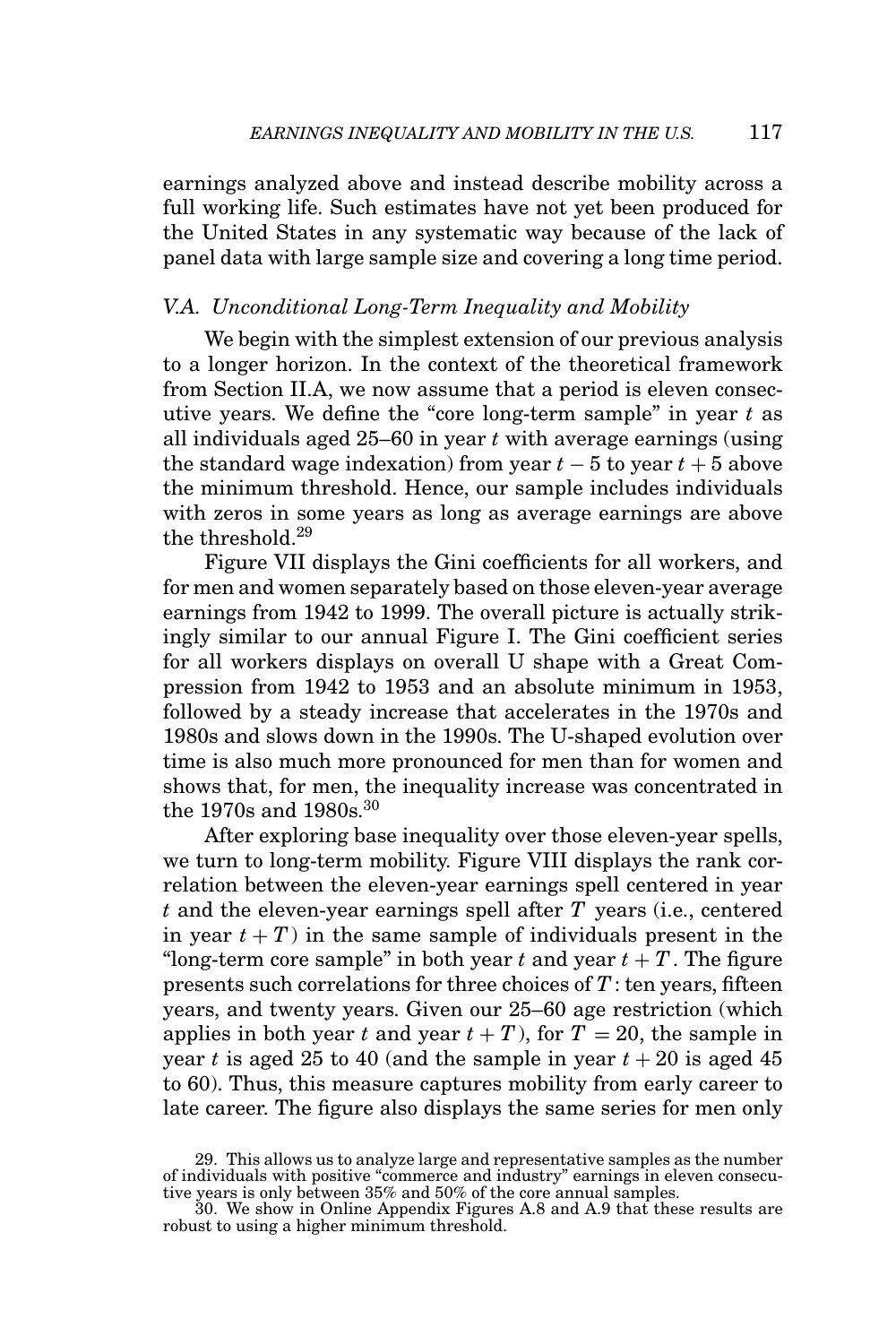

#### FIGURE VII

Long-Term Earnings Gini Coefficients

The figure displays the Gini coefficients from 1942 to 1999 for eleven-year average earnings for all workers, men only, and women only. The sample in year *t* is defined as all employees aged 25 to 60 in year *t*, alive in all years *t* − 5 to *t* + 5, and with average commerce and industry earnings (averaged using the average wage index) from year  $t - 5$  to  $t + 5$  above the minimum threshold. Gini coefficient in year *t* is based on average (indexed) earnings across the eleven-year span from year  $t-5$  to  $t+5$ .

in lighter gray, in which case rank is defined within the sample of men. Three points are worth noting.

First, the correlation is unsurprisingly lower as *T* increases, but it is striking to note that even after twenty years, the correlation is still substantial (in the vicinity of .5). Second, the series for all workers shows that rank correlation has actually significantly decreased over time: for example, the rank correlation between 1950s and 1970s earnings was around .57, but it is only .49 between 1970s and 1990s earnings. This shows that long-term mobility has *increased* significantly over the last five decades. This result stands in contrast to our short-term mobility results displaying substantial stability. Third, however, Figure VIII shows that this increase in long-term mobility disappears in the sample of men. The series for men displays a slight decrease in rank correlation in the first part of the period followed by an increase in the last part of the period. On net, the series for men displays almost no change in rank correlation and hence no change in long-term mobility over the full period.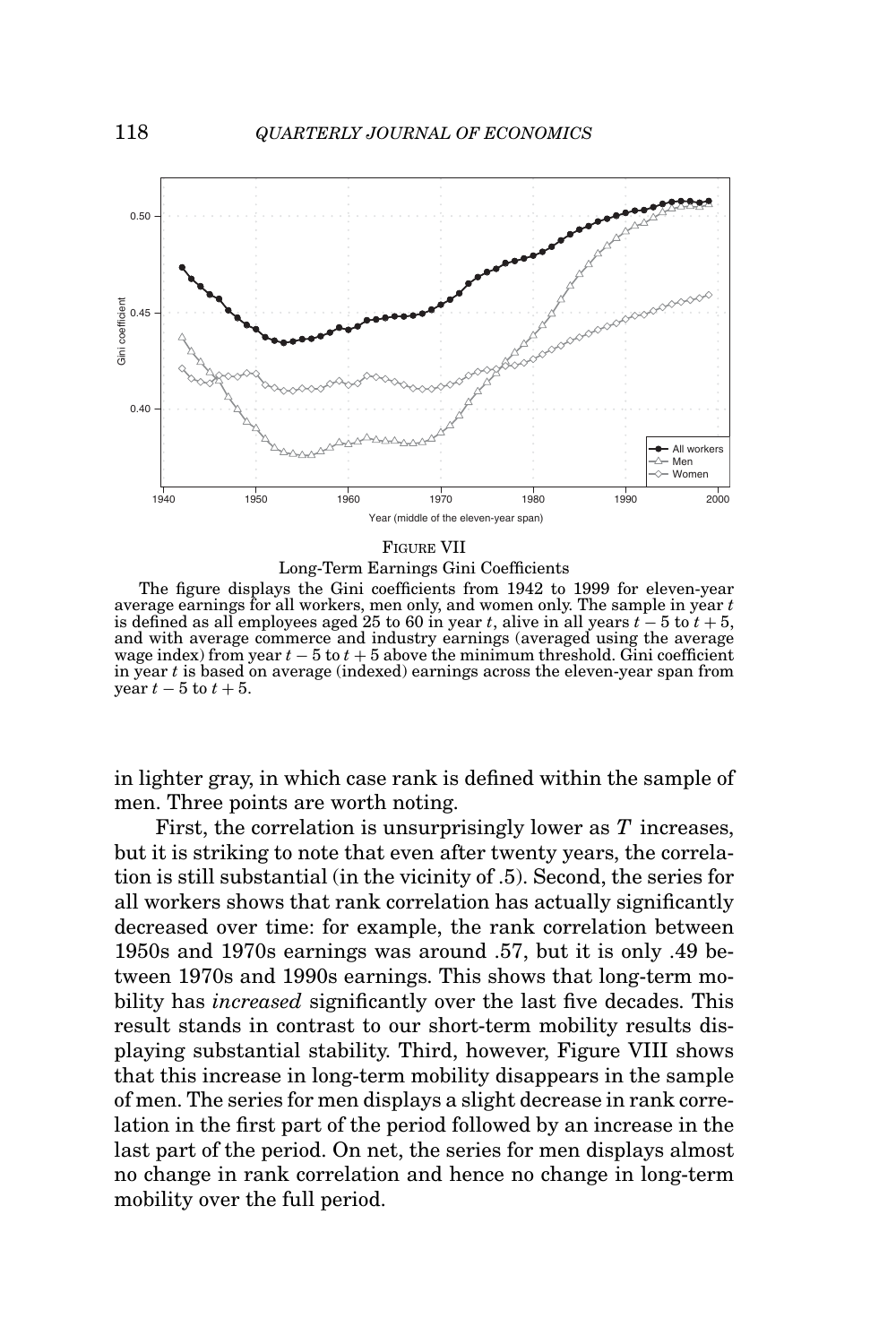

#### FIGURE VIII

Long-Term Mobility: Rank Correlation in Eleven-Year Earnings Spans

The figure displays in year *t* the rank correlation between eleven-year average earnings centered around year *t* and eleven-year average earnings centered around year  $t + X$ , where  $X = \text{ten}$ , fifteen, twenty. The sample is defined as all individuals aged 25 to 60 in year *t* and  $t + X$ , with average eleven-year earnings around years *t* and  $t + X$  above the minimum threshold. Because of small sample size, series including earnings before 1957 are smoothed using a weighted three-year moving average with weight of 0.5 for cohort *t* and weights of 0.25 for  $t - 1$  and  $t + 1$ . The same series are reported in lighter gray for the sample restricted to men only (in which case, rank is estimated within the sample of men only).

### *V.B. Cohort-Based Long-Term Inequality and Mobility*

The analysis so far ignored changes in the age structure of the population as well as changes in the wage profiles over a career. We turn to cohort-level analysis to control for those effects. In principle, we could control for age (as well as other demographic changes) using a regression framework. In this paper, we focus exclusively on series without controls because they are more transparent, easier to interpret, and less affected by imputation issues. We defer a more comprehensive structural analysis of earnings processes to future work.31

We divide working lifetimes from age 25 to 60 into three stages: Early career is defined as from the calendar year the

<sup>31.</sup> An important strand of the literature on income mobility has developed covariance structure models to estimate such earnings processes. The estimates of such models are often difficult to interpret and sensitive to the specification (see, e.g., Baker and Solon [2003]). As a result, many recent contributions in the mobility literature have also focused on simple measures without using a complex framework (see, e.g., Congressional Budget Office [2007] and in particular the discussion in Shin and Solon [2008]).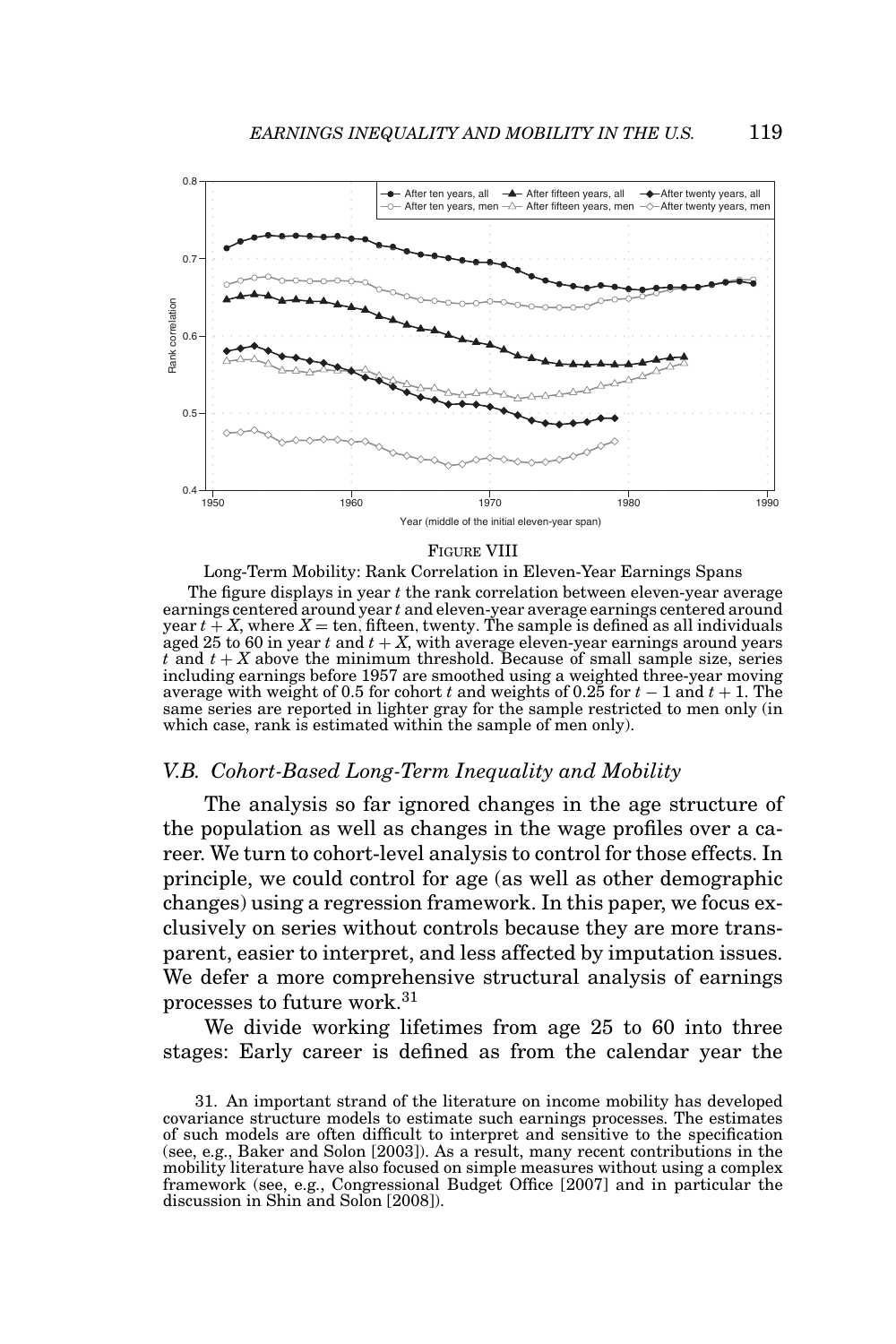

FIGURE IX

Long-Term Earnings Gini Coefficients by Birth Cohort

Sample is career sample defined as follows for each career stage and birth cohort: all employees with average commerce and industry earnings (using average wage index) over the twelve-year career stage above the minimum threshold (\$2,575 in 2004 and indexed on average wage for earlier years). Note that earnings can be zero for some years. Early career is from age 25 to 36, middle career is from age 37 to 48, late career is from age 49 to 60. Because of small sample size, series including earnings before 1957 are smoothed using a weighted three-year moving average with weight of 0.5 for cohort *t* and weights of 0.25 for  $t - 1$  and  $t + 1$ .

person reaches 25 to the calendar year the person reaches 36. Middle and later careers are defined similarly from age 37 to 48 and age 49 to 60, respectively. For example, for a person born in 1944, the early career is calendar years 1969–1980, the middle career is 1981–1992, and the late career is 1993–2004. For a given year-of-birth cohort, we define the "core early career sample" as all individuals with average "commerce and industry" earnings over the twelve years of the early career stage above the minimum threshold (including zeros and using again the standard wage indexation). The "core mid-career" and "core late career" samples are defined similarly for each birth cohort. The earnings in early, mid-, and late career are defined as average "commerce and industry" earnings during the corresponding stage (always using the average wage index).

Figure IX reports the Gini coefficient series by year of birth for early, mid-, and late career. The Gini coefficients for men only are also displayed in lighter gray. The cohort-based Gini coefficients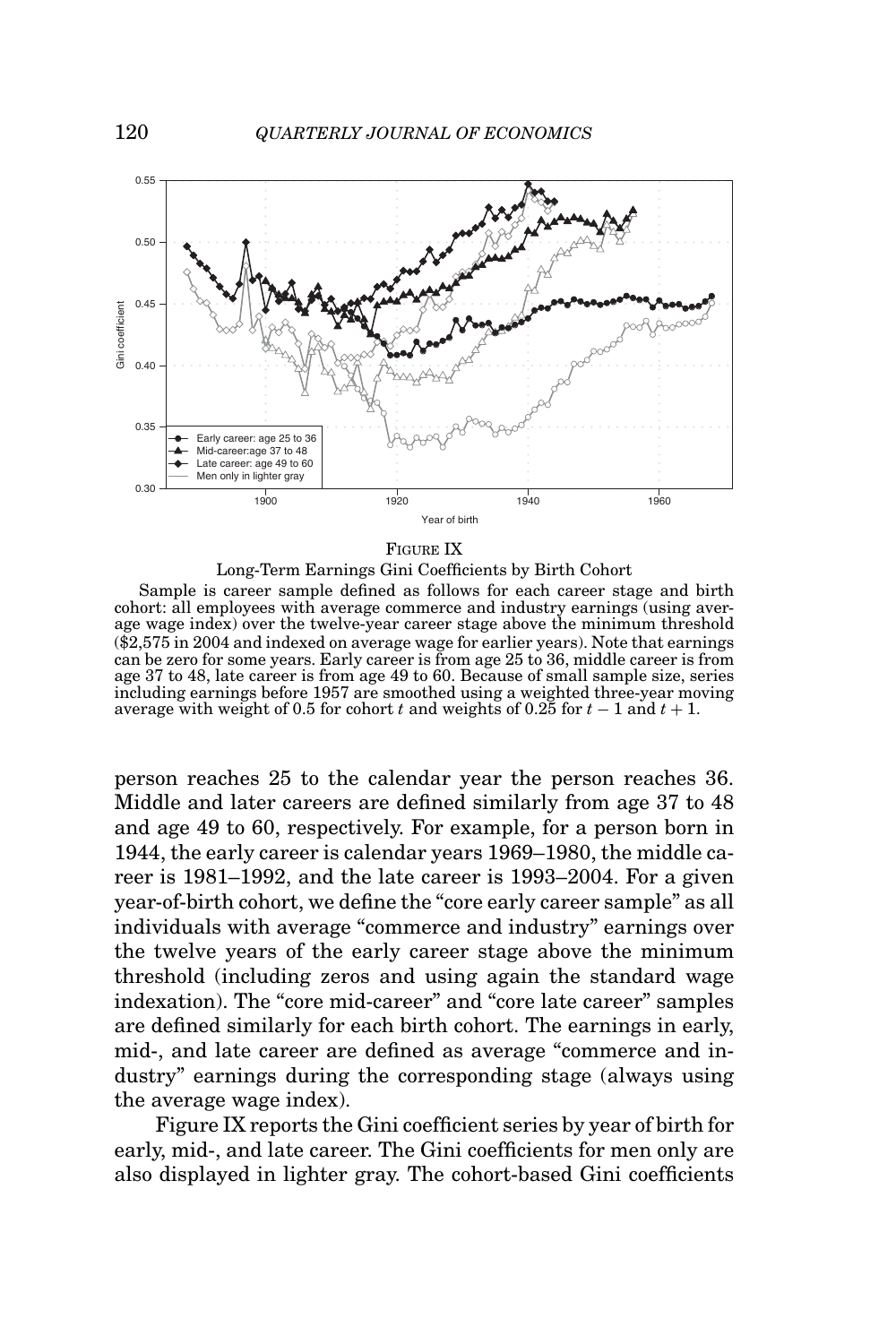are consistent with our previous findings and display a U shape over the full period. Three results are notable. First, there is much more inequality in late career than in middle career, and in middle career than in early career, showing that long-term inequality fans out over the course of a working life. Second, the Gini series show that long-term inequality has been stable for the baby-boom cohorts born after 1945 in the sample of all workers (we can observe only early- and mid-career inequality for those cohorts, as their late-career earnings are not completed by 2004). Those results are striking in light of our previous results showing a worsening of inequality in annual and five-year average earnings. Third, however, the Gini series for men only show that inequality has increased substantially across baby-boom cohorts born after 1945. This sharp contrast between series for all workers versus men only reinforces our previous findings that gender effects play an important role in shaping the trends in overall inequality. We also find that cohort-based rank mobility measures display stability or even slight decreases over the last five decades in the full sample, but that rank mobility has decreased substantially in the sample of men (figure omitted to save space). This confirms that the evolution of long-term mobility is heavily influenced by gender effects, to which we now turn.

## *V.C. The Role of Gender Gaps in Long-Term Inequality and Mobility*

As we saw, there are striking differences in the long-term inequality and mobility series for all workers vs. for men only: Long-term inequality has increased much less in the sample of all workers than in the sample of men only. Long-term mobility has increased over the last four decades in the sample of all workers, but not in the sample of men only. Such differences can be explained by the reduction in the gender gap that has taken place over the period.

Figure X plots the fraction of women in our core sample and in various upper earnings groups: the fourth quintile group (P60–80), the ninth decile group (P80–90), the top decile group (P90–100), and the top percentile group (P99–100). As adult women aged 25 to 60 are about half of the adult population aged 25 to 60, with no gender differences in earnings, those fractions should be approximately 0.5. Those representation indices with no adjustment capture the total realized earnings gap including labor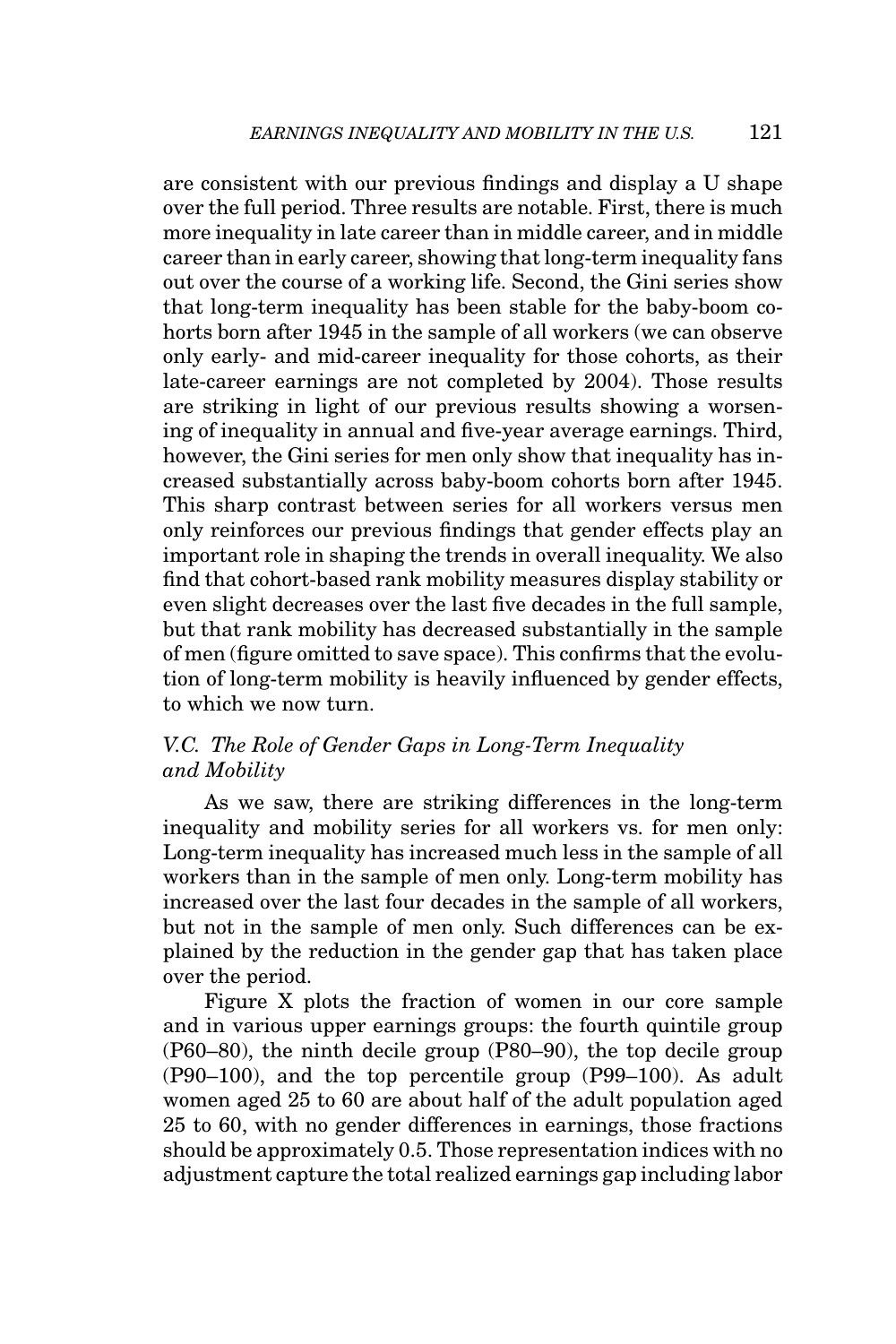

FIGURE X Gender Gap in Upper Earnings Groups

Sample is core sample (commerce and industry employees aged 25 to 60; see Figure I). The figure displays the fraction of women in various groups. P60–80 denotes the fourth quintile group from percentile 60 to percentile 80, P90–100 denotes the top 10%, etc. Because of top-coding in the micro data, estimates from<br>1943 to 1950 for P80–90 and P90–100 are estimated using published tabulations<br>in Social Security Administration (1937–1952, 1967) and report

supply decisions.<sup>32</sup> We use those representation indices instead of the traditional ratio of mean (or median) female earnings to male earnings because such representation indices remain meaningful in the presence of differential changes in labor force participation or in the wage structure across genders, and we do not have covariates to control for such changes, as is done in survey data (see, e.g., Blau, Ferber, and Winkler [2006]). Two elements in Figure X are worth noting.

First, the fraction of women in the core sample of commerce and industry workers has increased from around 23% in 1937 to about 44% in 2004. World War II generated a temporary surge in women's labor force participation, two-thirds of which was reversed immediately after the war.<sup>33</sup> Women's labor force participation has been steadily and continuously increasing since the mid-1950s and has been stable at around 43%–44% since 1990.

<sup>32.</sup> As a result, they combine not only the traditional wage gap between males and females but also the labor force participation gap (including the decision to work in the commerce and industry sector rather than other sectors or selfemployment).

<sup>33.</sup> This is consistent with the analysis of Goldin (1991), who uses unique micro survey data covering women's workforce history from 1940 to 1951.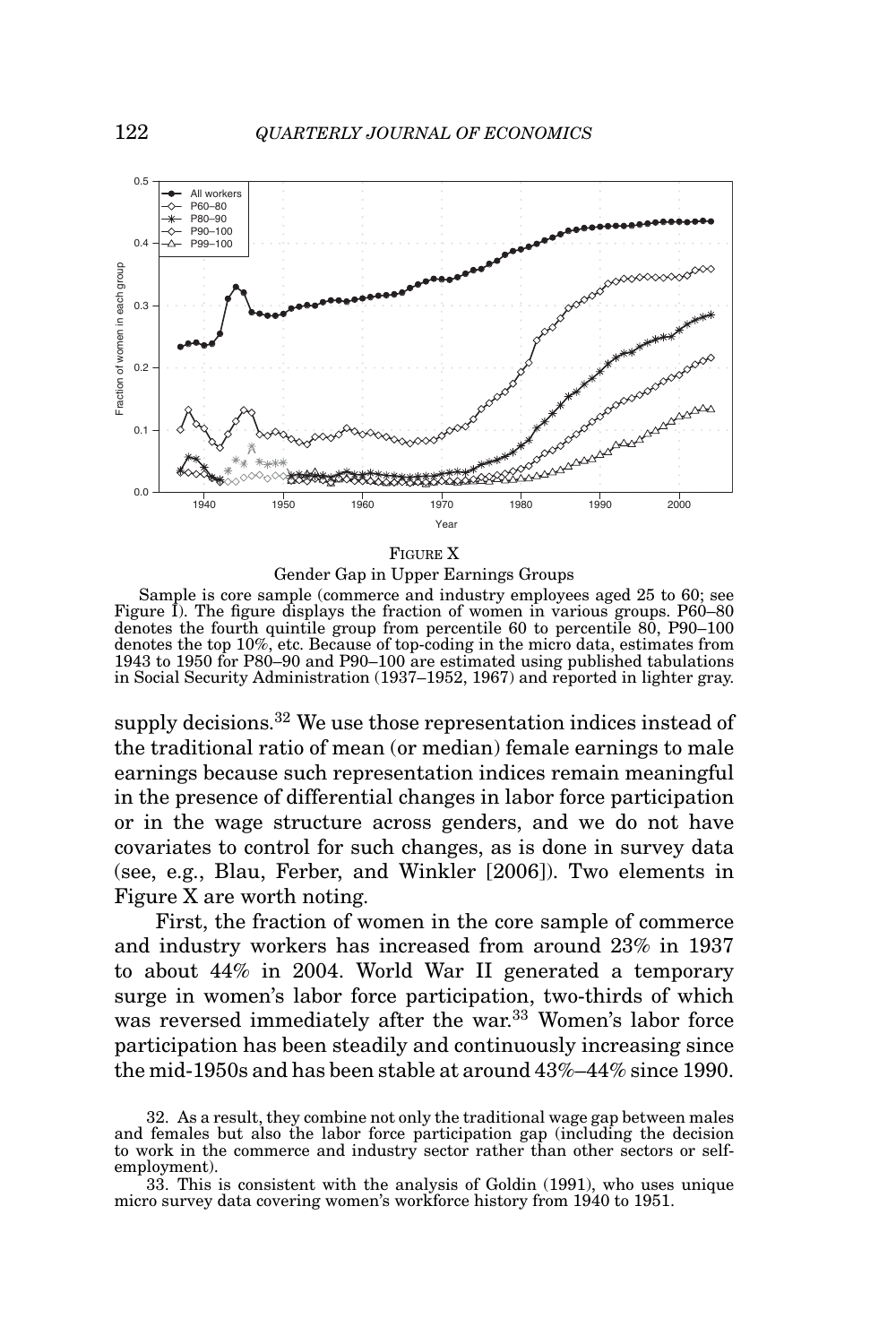Second, Figure X shows that the representation of women in upper earnings groups has increased significantly over the last four decades and in a staggered time pattern across upper earnings groups.34 For example, the fraction of women in P60–80 starts to increase in 1966 from around 8% and reaches about 34% in the early 1990s and has remained about stable since then. The fraction of women in the top percentile (P99– 100) does not really start to increase significantly before 1980. It grows from around 2% in 1980 to almost 14% in 2004 and is still quickly increasing. Those results show that the representation of women in top earnings groups has increased substantially over the last three to four decades. They also suggest that economic progress of women is likely to impact measures of upward mobility significantly, as many women are likely to move up the earnings distribution over their lifetimes. Indeed, we have found that such gender effects are strongest in upward mobility series such as the probability of moving from the bottom two quintile groups (those earning less than \$25,500 in 2004) to the top quintile group (those earning over \$59,000 in 2004) over a lifetime.

Figure XI displays such upward mobility series, defined as the probability of moving from the bottom two quintile groups to the top quintile group after twenty years (conditional on being in the "long-term core sample" in both year  $t$  and year  $t + 20$ ) for all workers, men, and women.35

The figure shows striking heterogeneity across groups. First, men have much higher levels of upward mobility than women. Thus, in addition to the annual earnings gap we documented, there is an upward mobility gap as well across groups. Second, the upward mobility gap has also been closing over time: the probability of upward mobility among men has been stable overall since World War II, with a slight increase up to the 1960s and declines after the 1970s. In contrast, the probability of upward mobility of women has continuously increased from a very low level of less than 1% in the 1950s to about 7% in the 1980s. The increase in upward mobility for women compensates for the stagnation or slight decline in mobility for men, so that upward mobility among

<sup>34.</sup> There was a surge in women in P60–80 during World War II, but this was entirely reversed by 1948. Strikingly, women were better represented in upper groups in the late 1930s than in the 1950s.

<sup>35.</sup> Note that quintile groups are always defined based on the sample of all workers, including both male and female workers.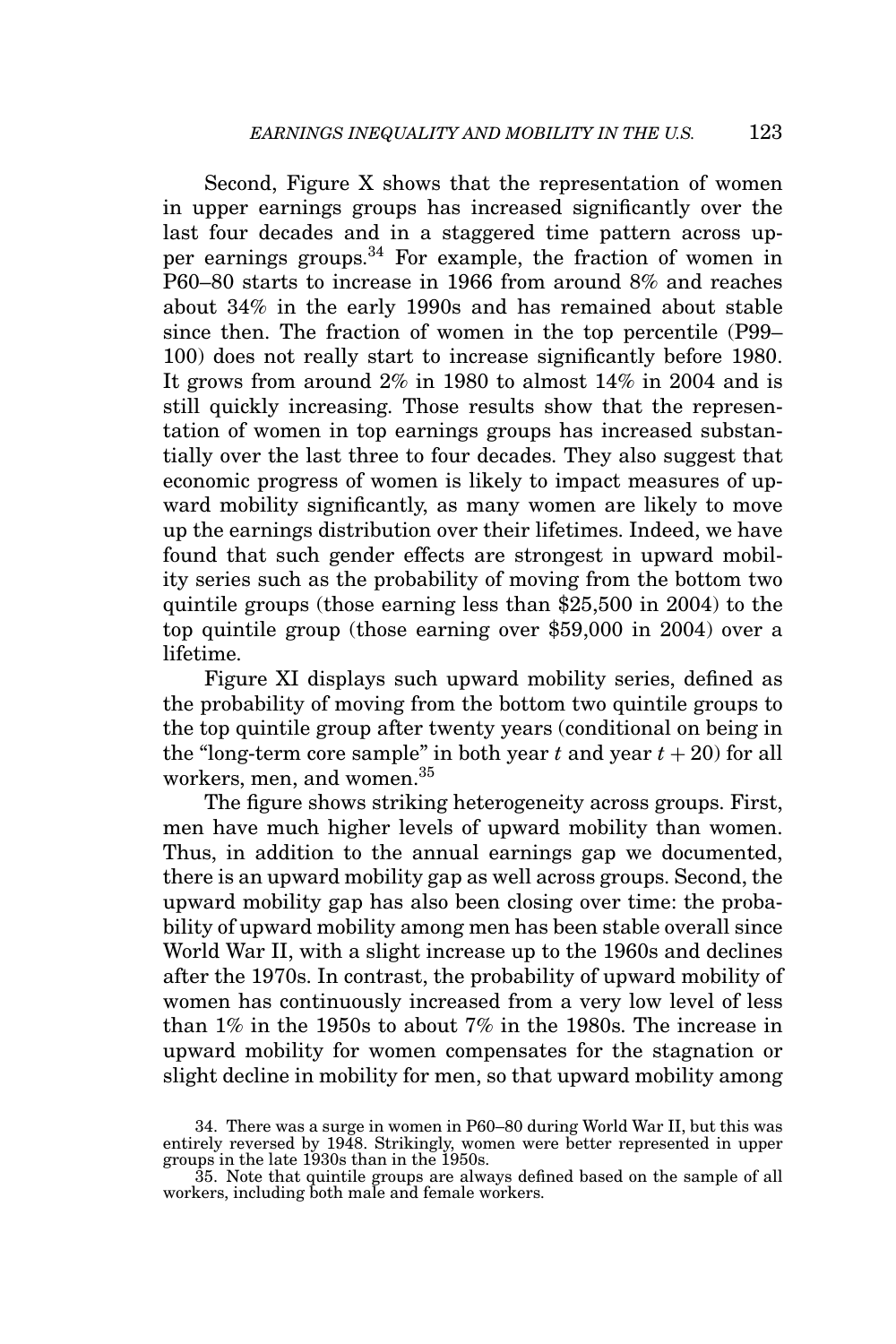

### FIGURE XI

Long-Term Upward Mobility: Gender Effects

The figure displays in year *t* the probability of moving to the top quintile group (P80–100) for eleven-year average earnings centered around year  $t + 20$ conditional on having eleven-year average earnings centered around year  $t$  in the bottom two quintile groups (P0–40). The sample is defined as all individuals aged 25 to 60 in year  $t$  and  $t + 20$ , with average eleven-ye sample size, series including earnings before 1957 are smoothed using a weighted three-year moving average with weight of 0.5 for cohort *t* and weights of 0.25 for  $t-1$  and  $t+1$ . The series are reported for all workers, men only, and women only. In all three cases, quintile groups are defined based on the sample of all workers.

all workers is slightly increasing.<sup>36</sup> Figure XI also suggests that the gains in female annual earnings we documented above were in part due to earnings gains of women already in the labor force rather than entirely due to the entry of new cohorts of women with higher earnings. Such gender differential results are robust to conditioning on birth cohort, as series of early- to late-career upward mobility display a very similar evolution over time (see Online Appendix Figure A.10). Hence, our upward mobility results show that the economic progress of women since the 1960s has had a large impact on long-term mobility series among all U.S. workers.

Table III summarizes the long-term inequality and mobility results for all (Panel A), men (Panel B), and women (Panel C) by

<sup>36.</sup> It is conceivable that upward mobility is lower for women because even within P0–40, they are more likely to be in the bottom half of P0–40 than men. Kopczuk, Saez, and Song (2007) show that controlling for those differences leaves the series virtually unchanged. Therefore, controlling for base earnings does not affect our results.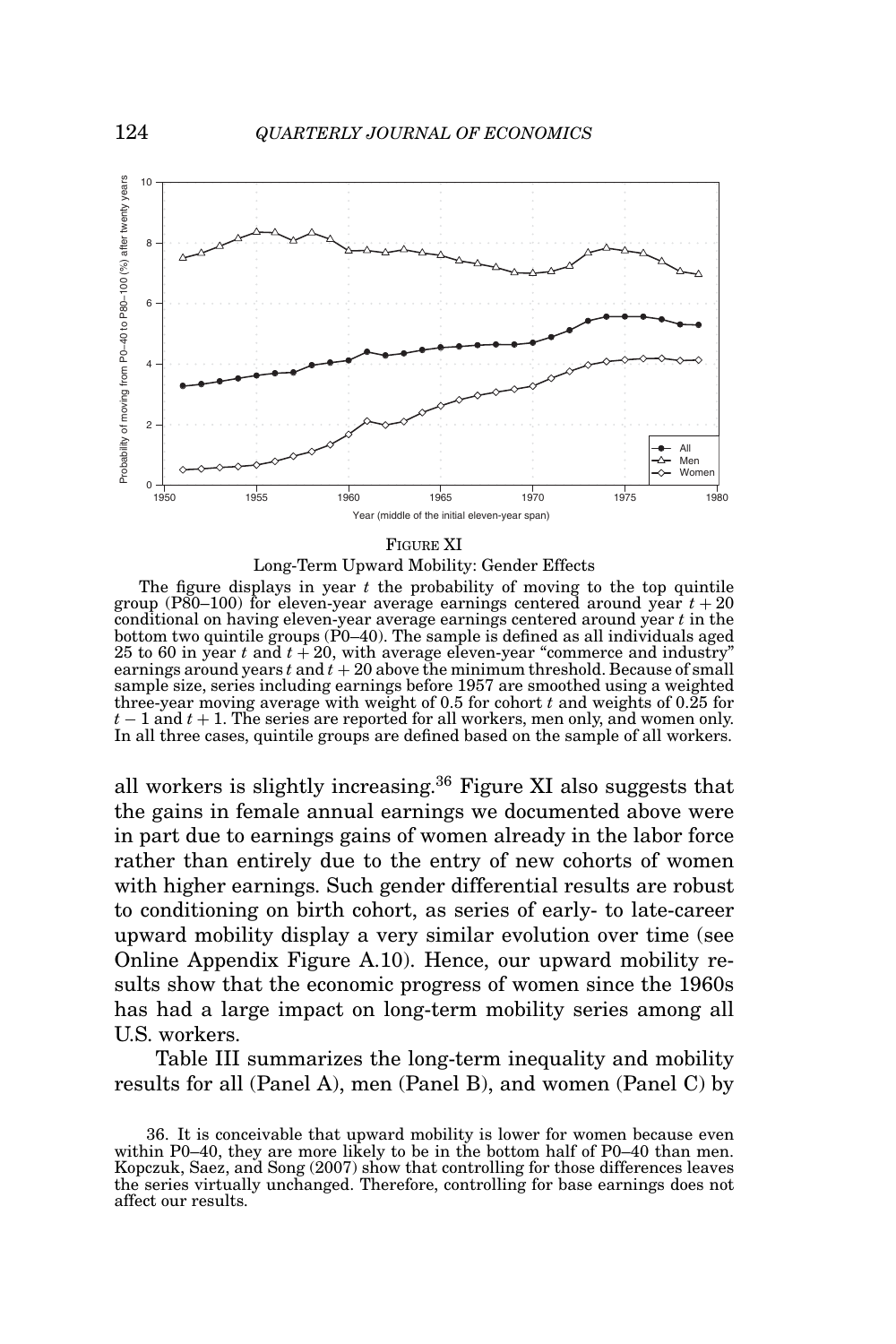| Year | 11-year earnings<br>average Gini | Rank correlation<br>after 20 years | Upward mobility<br>after 20 years | #Workers<br>(000s) |
|------|----------------------------------|------------------------------------|-----------------------------------|--------------------|
| (1)  | (2)                              | (3)                                | (4)                               | (5)                |
|      |                                  | A. All                             |                                   |                    |
| 1956 | 0.437                            | 0.572                              | 0.037                             | 42,753             |
| 1978 | 0.477                            | 0.494                              | 0.053                             | 61,828             |
| 1999 | 0.508                            |                                    |                                   | 94,930             |
|      |                                  | B. Men                             |                                   |                    |
| 1956 | 0.376                            | 0.465                              | 0.084                             | 27,952             |
| 1978 | 0.429                            | 0.458                              | 0.071                             | 37,187             |
| 1999 | 0.506                            |                                    |                                   | 52,761             |
|      |                                  | C. Women                           |                                   |                    |
| 1956 | 0.410                            | 0.361                              | 0.008                             | 14,801             |
| 1978 | 0.423                            | 0.358                              | 0.041                             | 24,641             |
| 1999 | 0.459                            |                                    |                                   | 42,169             |

TABLE III LONG-TERM INEQUALITY AND MOBILITY

*Notes*. The table displays various measures of eleven-year average earnings inequality and long-term mobility centered around selected years, 1956, 1978, and 1999, for all workers (Panel A), men (Panel B), and women (Panel C). The sample in year *t* is defined as all employees with commerce and industry earnings averaged across the eleven-year span from  $t - 5$  to  $t + 5$  above a minimum threshold (\$2,575 in 2004 and indexed using average wage for earlier years) and aged 25 to 60 (by January 1 of year *t*). Column (2) reports the Gini coefficients for those eleven-year earnings averages. Column (3) reports the rank correlation between eleven-year average earnings centered around year *t* and eleven-year average earnings centered around year *t* + 20 in the sample of workers (1) aged between 25 and 60 in both years *t* and *t* + 20, and (2) with eleven-year average earnings above the minimum threshold in both earnings spans  $t - 5$  to  $t + 5$  and  $t + 15$  to  $t + 25$ . Column (4) reports the probability of moving to the top quintile group (P80–100) for eleven-year average earnings centered around year *t* + 20 conditional on having eleven-year average earnings centered around year *t* in the bottom two quintile groups (P0–40). The sample is the same as in column (3). Column (5) reports the number of workers in thousands.

reporting measures for selected eleven-year spans (1950–1960, 1973–1983, and 1994–2004).

#### VI. CONCLUSIONS

Our paper has used U.S. Social Security earnings administrative data to construct series of inequality and mobility in the United States since 1937. The analysis of these data has allowed us to start exploring the evolution of mobility and inequality over a lifetime as well as to complement the more standard analysis of annual inequality and short-term mobility in several ways. We found that changes in short-term mobility have not substantially affected the evolution of inequality, so that annual snapshots of the distribution provide a good approximation of the evolution of the longer-term measures of inequality. In particular, we find that increases in annual earnings inequality are driven almost entirely by increases in permanent earnings inequality, with much more modest changes in the variability of transitory earnings.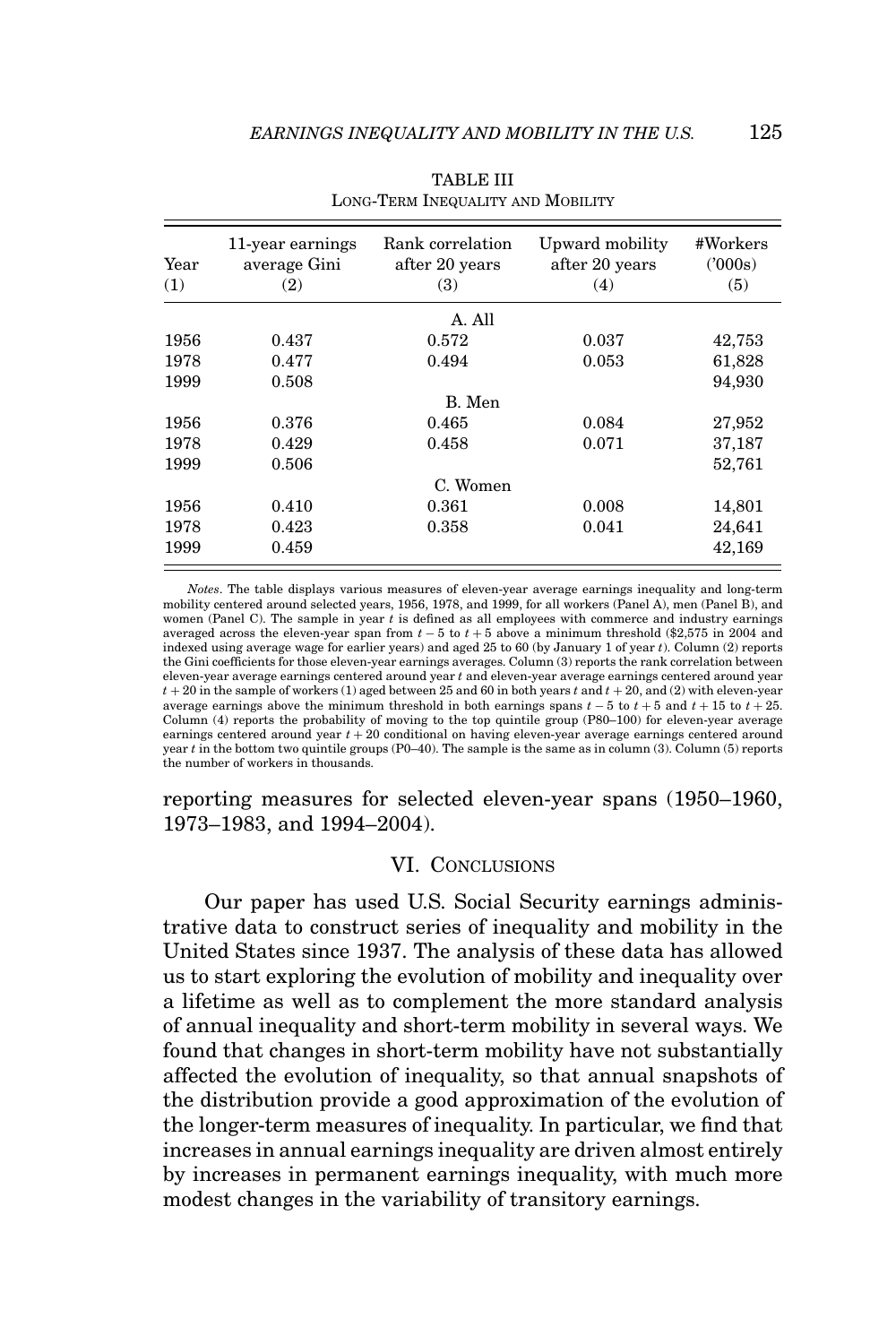However, our key finding is that although the overall measures of mobility are fairly stable, they hide heterogeneity by gender groups. Inequality and mobility among *male* workers has worsened along almost any dimension since the 1950s: our series display sharp increases in annual earnings inequality, slight reductions in short-term mobility, and large increases in long-term inequality with slight reduction or stability of long-term mobility. Against those developments stand the very large earning gains achieved by women since the 1950s, due to increases in labor force attachment as well as increases in earnings conditional on working. Those gains have been so great that they have substantially reduced long-term inequality in recent decades among all workers, and actually almost exactly compensate for the increase in inequality for males.

COLUMBIA UNIVERSITY AND NATIONAL BUREAU OF ECONOMIC RESEARCH UNIVERSITY OF CALIFORNIA BERKELEY AND NATIONAL BUREAU OF ECONOMIC RESEARCH SOCIAL SECURITY ADMINISTRATION

#### **REFERENCES**

- Abowd, John M., and Martha Stinson, "Estimating Measurement Error in SIPP Annual Job Earnings: A Comparison of Census Survey and SSA Administrative Data," Cornell University, Mimeo, 2005.
- Attanasio, Orazio, Erich Battistin, and Hidehiko Ichimura, "What Really Happened to Consumption Inequality in the US?" in *Measurement Issues in Economics—The Paths Ahead. Essays in Honor of Zvi Griliches*, Ernst Berndt
- and Charles Hulten, eds. (Chicago: University of Chicago Press, 2007). Autor, David, Lawrence F. Katz, and Melissa Schettini Kearney, "Trends in U.S. Wage Inequality: Revising the Revisionists," *Review of Economics and Statistics*, 90 (2008), 300–323.
- Baker, Michael, and Gary Solon, "Earnings Dynamics and Inequality among Cana-dian Men, 1976–1992: Evidence from Longitudinal Income Tax Records," *Journal of Labor Economics*, 21 (2003), 289–321. Blau, Francine D., "Trends in the Well-being of American Women, 1970–1995,"
- *Journal of Economic Literature*, 36 (1998), 112–165.
- Blau, Francine D., Marianne Ferber, and Anne Winkler, *The Economics of Women, Men and Work*, 4th ed. (Prentice-Hall, 2006).
- Carroll, Robert, David Joulfaian, and Mark Rider, "Income Mobility: The Recent American Experience," Andrew Young School of Policy Studies, Georgia State
- University Working Paper 07-18, 2007.<br>
Congressional Budget Office, "Trends in Earnings Variability over the Past<br>
20 Years," Letter to the Honorable Charles E. Schumer and the Honorable<br>
Jim Webb, April 2007. Available at
- Cutler, David, and Lawrence Katz, "Macroeconomic Performance and the Disad-vantaged," *Brookings Papers on Economic Activity*, 2 (1991), 1–74.
- Dynan, Karen E., Douglas W. Elmendorf, and Daniel E. Sichel, "The Evolution of Household Income Volatility," Brookings Institution Working Paper, 2008.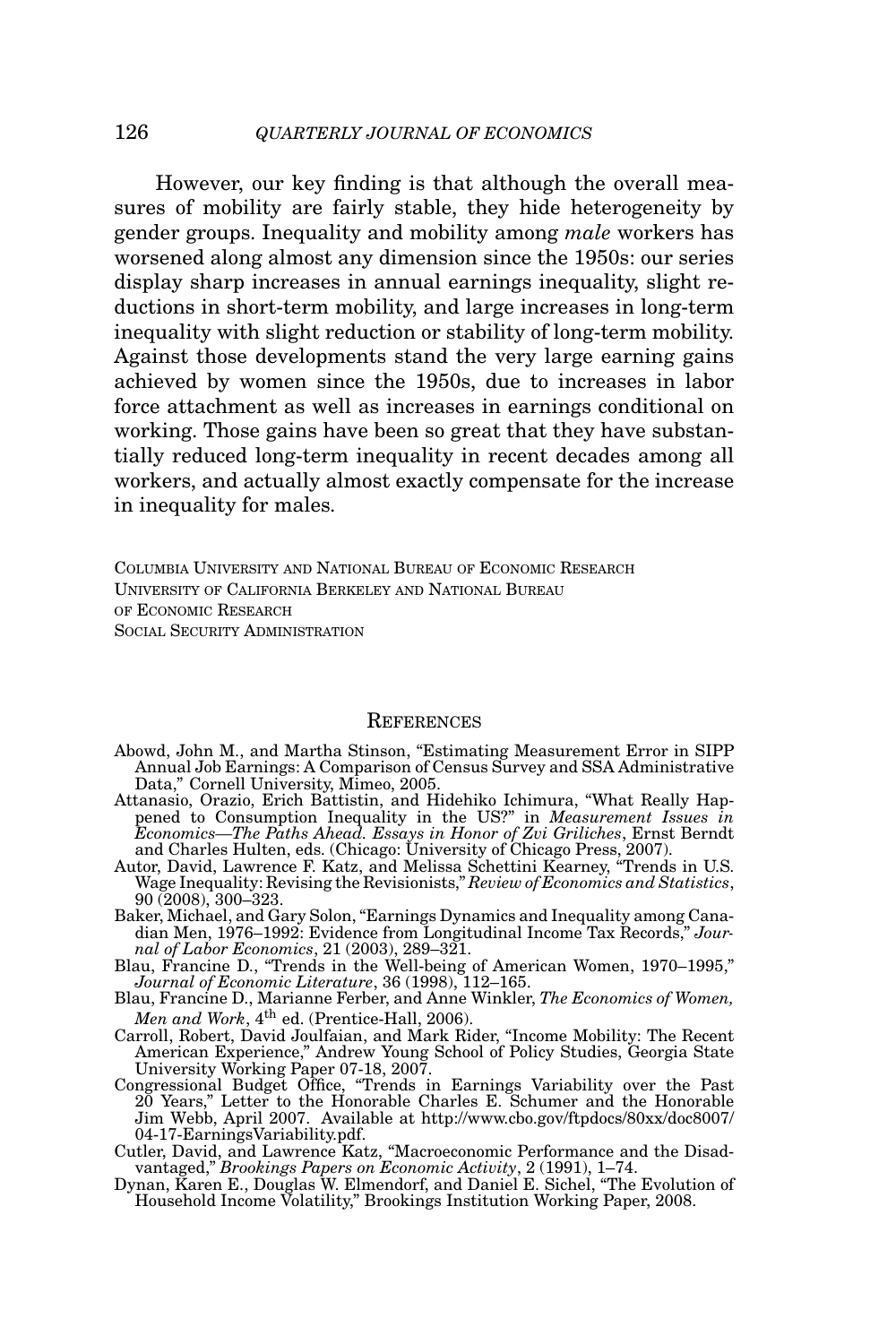- Ferrie, Joseph P., "History Lessons: The End of American Exceptionalism? Mobility in the United States since 1850," *Journal of Economic Perspectives*, 19 (2005), 199–215.
- Fields, Gary S., "Income Mobility," Cornell University ILR School Working Paper 19, 2007. Available at http://digitalcommons.ilr.cornell.edu/workingpapers/ 19.
- Goldin, Claudia, *Understanding the Gender Gap: An Economic History of American Women*, NBER Series on Long-Term Factors in Economic Development (New York/Oxford/Melbourne: Oxford University Press, 1990).
	- ——, "The Role of World War II in the Rise of Women's Employment," *American Economic Review*, 81 (1991), 741–756.
- ——, "The Quiet Revolution That Transformed Women's Employment, Education, and Family," *American Economic Review Papers and Proceedings*, 96 (2006), 1–21.
- Goldin, Claudia, and Robert A. Margo, "The Great Compression: The Wage Structure in the United States at Mid-Century," *Quarterly Journal of Economics*, 107 (1992), 1–34.
- Gottschalk, Peter, "Inequality, Income Growth, and Mobility: The Basic Facts," *Journal of Economic Perspectives*, 11 (1997), 21–40.
- Gottschalk, Peter, and Robert Moffitt, "The Growth of Earnings Instability in the U.S. Labor Market," *Brookings Papers on Economic Activity*, 2 (1994), 217–254.
- Hacker, Jacob S, *The Great Risk Shift: The Assault on American Jobs, Families Health Care, and Retirement—And How You Can Fight Back* (Oxford, UK:
- Oxford University Press, 2006). Hungerford, Thomas L., "U.S. Income Mobility in the Seventies and Eighties," *Review of Income and Wealth*, 39 (1993), 403–417.
- Katz, Lawrence F., and David Autor, "Changes in the Wage Structure and Earnings Inequality," in *Handbook of Labor Economics*, Orley Ashenfelter and David Card, eds. (Amsterdam/New York: Elsevier/North Holland, 1999).
- Katz, Lawrence F., and Kevin M. Murphy, "Changes in Relative Wages, 1963– 87: Supply and Demand Factors," *Quarterly Journal of Economics*, 107 (1992), 35–78.
- Kestenbaum, Bert, "Evaluating SSA's Current Procedure for Estimating Untaxed Wages," *American Statistical Association Proceedings of the Social Statistics Section*, *Part 2* (1976), 461–465.
- Kopczuk, Wojciech, Emmanuel Saez, and Jae Song, "Uncovering the American Dream: Inequality and Mobility in Social Security Earnings Data since 1937," National Bureau of Economic Research Working Paper 13345, 2007.
- Krueger, Dirk, and Fabrizio Perri, "Does Income Inequality Lead to Consumption Inequality? Evidence and Theory," *Review of Economic Studies*, 73 (2006), 163– 193.
- Lemieux, Thomas, "Increasing Residual Wage Inequality: Composition Effects, Noisy Data, or Rising Demand for Skill?" *American Economic Review*, 96 (2006), 461–498.
- Lindert, Peter, "Three Centuries of Inequality in Britain and America," in *Handbook of Income Distribution*, Anthony B. Atkinson and Francois Bourguignon, eds. (Amsterdam/New York: Elsevier/North Holland, 2000).
- Panis, Constantijn, Roald Euller, Cynthia Grant, Melissa Bradley, Christine E. Peterson, Randall Hirscher, and Paul Steinberg, SSA Program Data User's Man-
- ual, RAND, 2000. Prepared for the Social Security Administration. Piketty, Thomas, and Emmanuel Saez, "Income Inequality in the United States, 1913–1998," *Quarterly Journal of Economics*, 118 (2003), 1–39.
- Schiller, Bradley R., "Relative Earnings Mobility in the United States," *American Economic Review*, 67 (1977), 926–941.
- Shin, Donggyun, and Gary Solon, "Trends in Men's Earnings Volatility: What Does the Panel Study of Income Dynamics Show?" National Bureau of Economic Research Working Paper 14075, 2008.
- Shorrocks, Anthony F., "Income Inequality and Income Mobility," *Journal of Eco-nomic Theory*, 19 (1978), 376–93.
- Slesnick, Daniel T., *Consumption and Social Welfare: Living Standards and Their Distribution in the United States* (Cambridge/New York/Melbourne: Cambridge University Press, 2001).